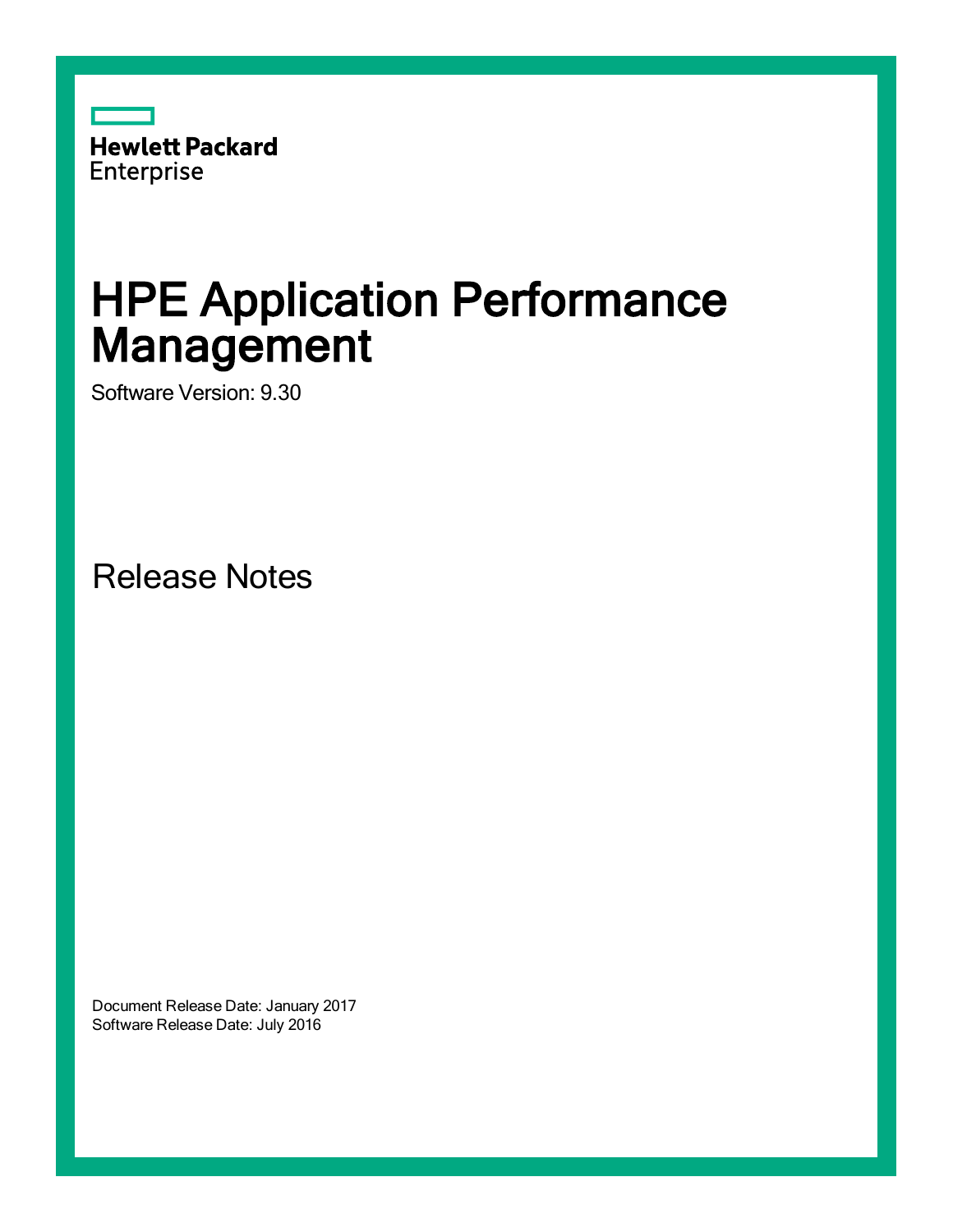## Legal Notices

## **Warranty**

The only warranties for Hewlett Packard Enterprise products and services are set forth in the express warranty statements accompanying such products and services. Nothing herein should be construed as constituting an additional warranty. HPE shall not be liable for technical or editorial errors or omissions contained herein.

The information contained herein is subject to change without notice.

## Restricted Rights Legend

Confidential computer software. Valid license from HPE required for possession, use or copying. Consistent with FAR 12.211 and 12.212, Commercial Computer Software, Computer Software Documentation, and Technical Data for Commercial Items are licensed to the U.S. Government under vendor's standard commercial license.

## Copyright Notice

© Copyright 2005 - 2016 Hewlett Packard Enterprise Development LP

## Trademark Notices

Adobe® and Acrobat® are trademarks of Adobe Systems Incorporated.

AMD and the AMD Arrow symbol are trademarks of Advanced Micro Devices, Inc.

Google™ and Google Maps™ are trademarks of Google Inc.

Intel®, Itanium®, Pentium®, and Intel® Xeon® are trademarks of Intel Corporation in the U.S. and other countries.

iPod is a trademark of Apple Computer, Inc.

Java is a registered trademark of Oracle and/or its affiliates.

Microsoft®, Windows®, Windows NT®, Windows® XP, and Windows Vista® are U.S. registered trademarks of Microsoft Corporation.

Oracle is a registered trademark of Oracle Corporation and/or its affiliates.

UNIX® is a registered trademark of The Open Group.

## Documentation Updates

The title page of this document contains the following identifying information:

- Software Version number, which indicates the software version.
- Document Release Date, which changes each time the document is updated.
- <sup>l</sup> Software Release Date, which indicates the release date of this version of the software.

To check for recent updates or to verify that you are using the most recent edition of a document, go to: https://softwaresupport.hpe.com/group/softwaresupport/search-result?keyword=.

This site requires an HPE Passport account. If you do not have one, click the **Create an account** button on the HPE Passport Sign in page.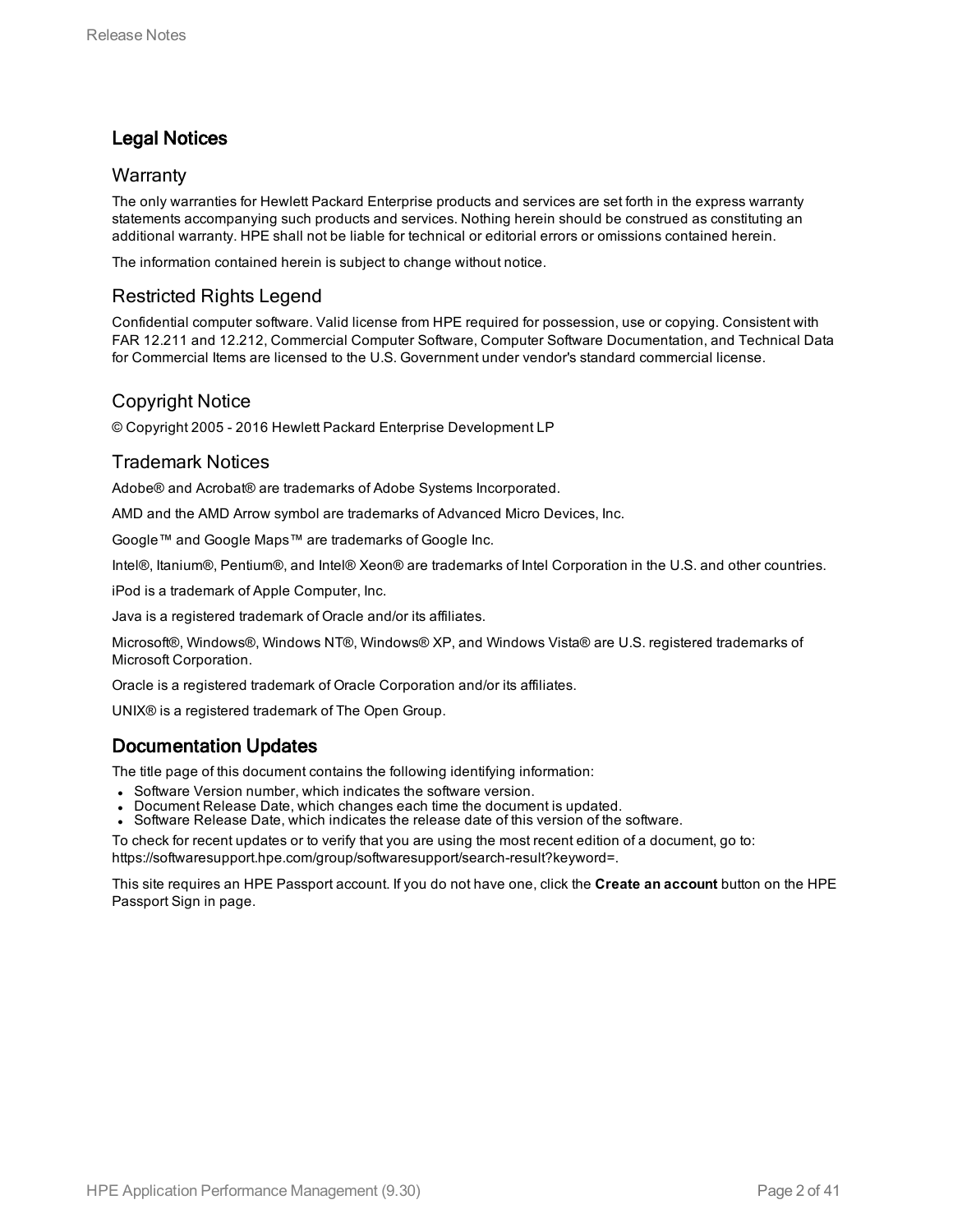## Support

Visit the HPE Software Support website at: **https://softwaresupport.hpe.com**

This website provides contact information and details about the products, services, and support that HPE Software offers.

HPE Software Support provides customer self-solve capabilities. It provides a fast and efficient way to access interactive technical support tools needed to manage your business. As a valued support customer, you can benefit by using the support website to:

- Search for knowledge documents of interest
- Submit and track support cases and enhancement requests
- Download software patches
- Manage support contracts
- $\bullet$  Look up HPE support contacts
- Review information about available services
- Enter into discussions with other software customers
- Research and register for software training

Most of the support areas require that you register as an HPE Passport user and sign in. Many also require a support contract. To register for an HPE Passport ID, go to **https://softwaresupport.hpe.com** and click **Register**.

To find more information about access levels, go to: **https://softwaresupport.hpe.com/web/softwaresupport/access-levels**

## HPE Software Integrations and Solutions

Visit the Integrations and Solutions Catalog at **https://softwaresupport.hpe.com/km/KM01702731** to explore how the products in the HPE Software catalog work together, exchange information, and solve business needs.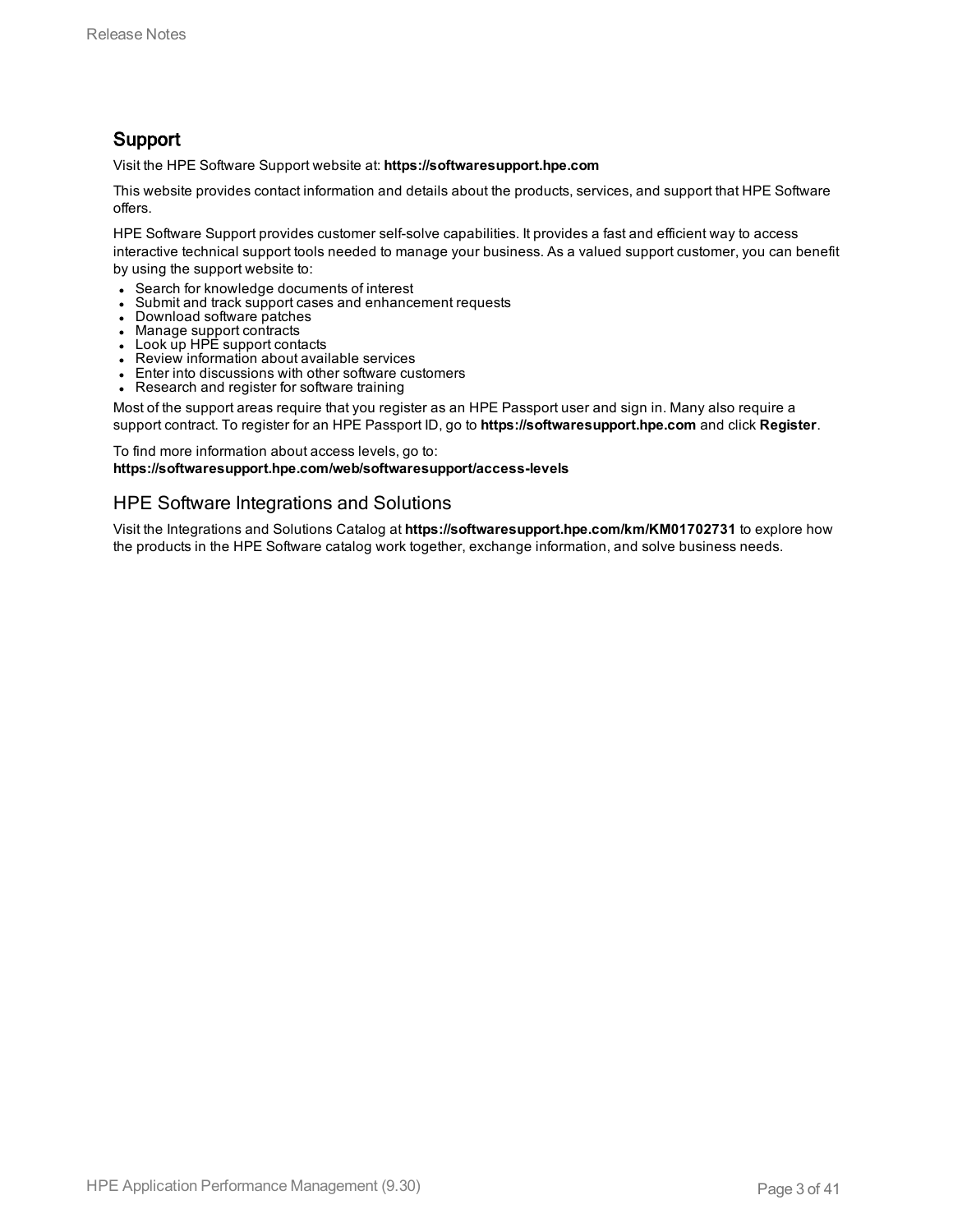# **Contents**

| 41 |
|----|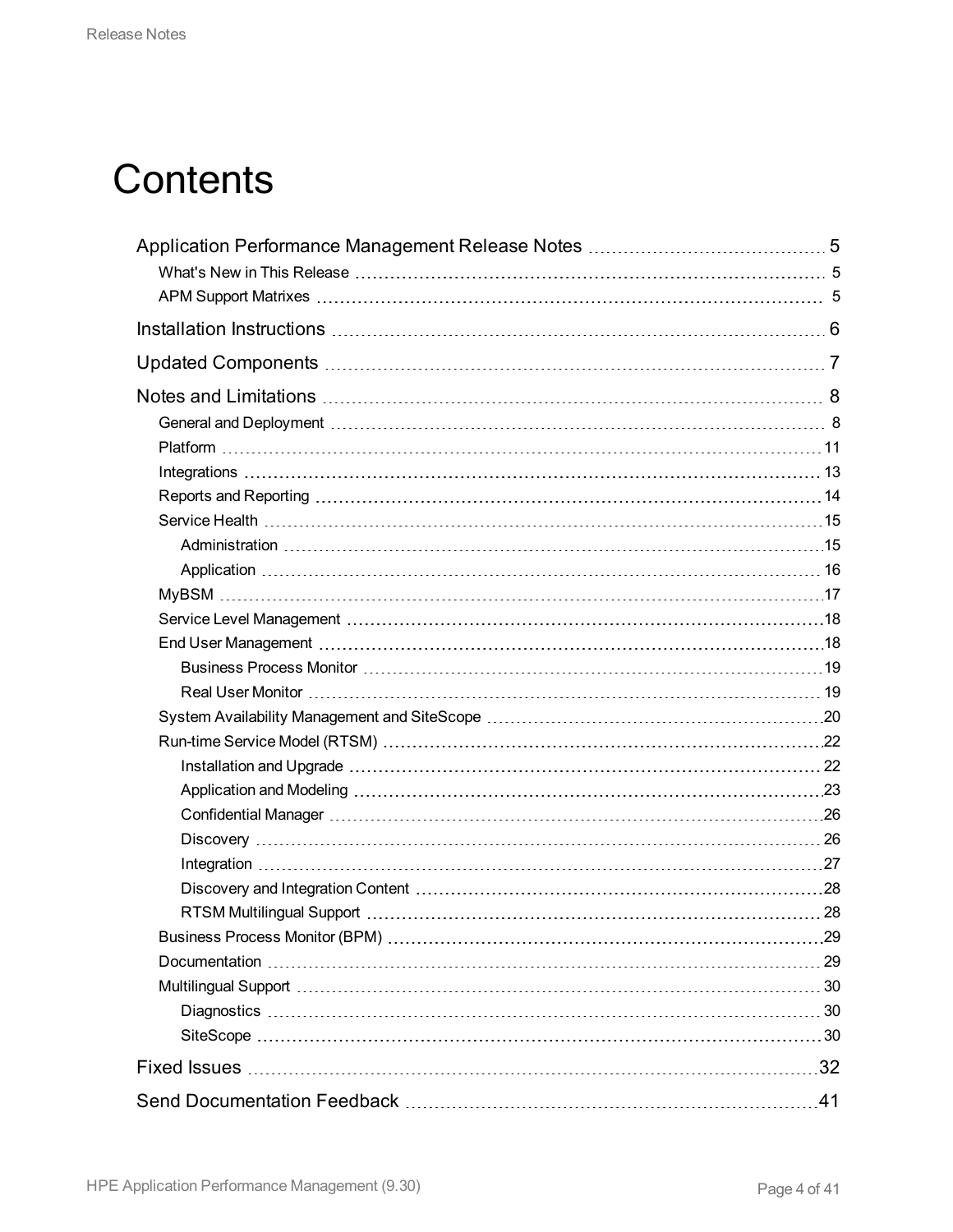# <span id="page-4-0"></span>Application Performance Management Release Notes

<span id="page-4-1"></span>This document provides information about Application Performance Management (APM) 9.30.

# What's New in This Release

APM 9.30 includes new functionality, customer escalation fixes, and internal bug fixes. To view a full list of new features and enhancements in APM9.30, select **Help > What's New** in APM, or download the [What's](https://softwaresupport.hp.com/km/KM02225442) New [document](https://softwaresupport.hp.com/km/KM02225442) from the HPE [Software](https://softwaresupport.hpe.com/) Support site.

# <span id="page-4-2"></span>APM Support Matrixes

APM system requirements and support matrix information, including APM server and database support matrixes as well as support and compatibility data for APM data collectors and other APM components, is now located in the separate APM System [Requirements](https://softwaresupport.hp.com/km/KM02225466) and Support Matrix document, located on the [HPE](https://softwaresupport.hpe.com/) [Software](https://softwaresupport.hpe.com/) Support site.

Information about supported integrations between APM and other HPE or third-party software is now available on the HPESW Solution and [Integration](https://hpenterprise.sharepoint.com/teams/aztec/) Portal (requires HPE Passport login). Every integration listed includes a description of the integration, support matrix, and links to integration configuration documentation.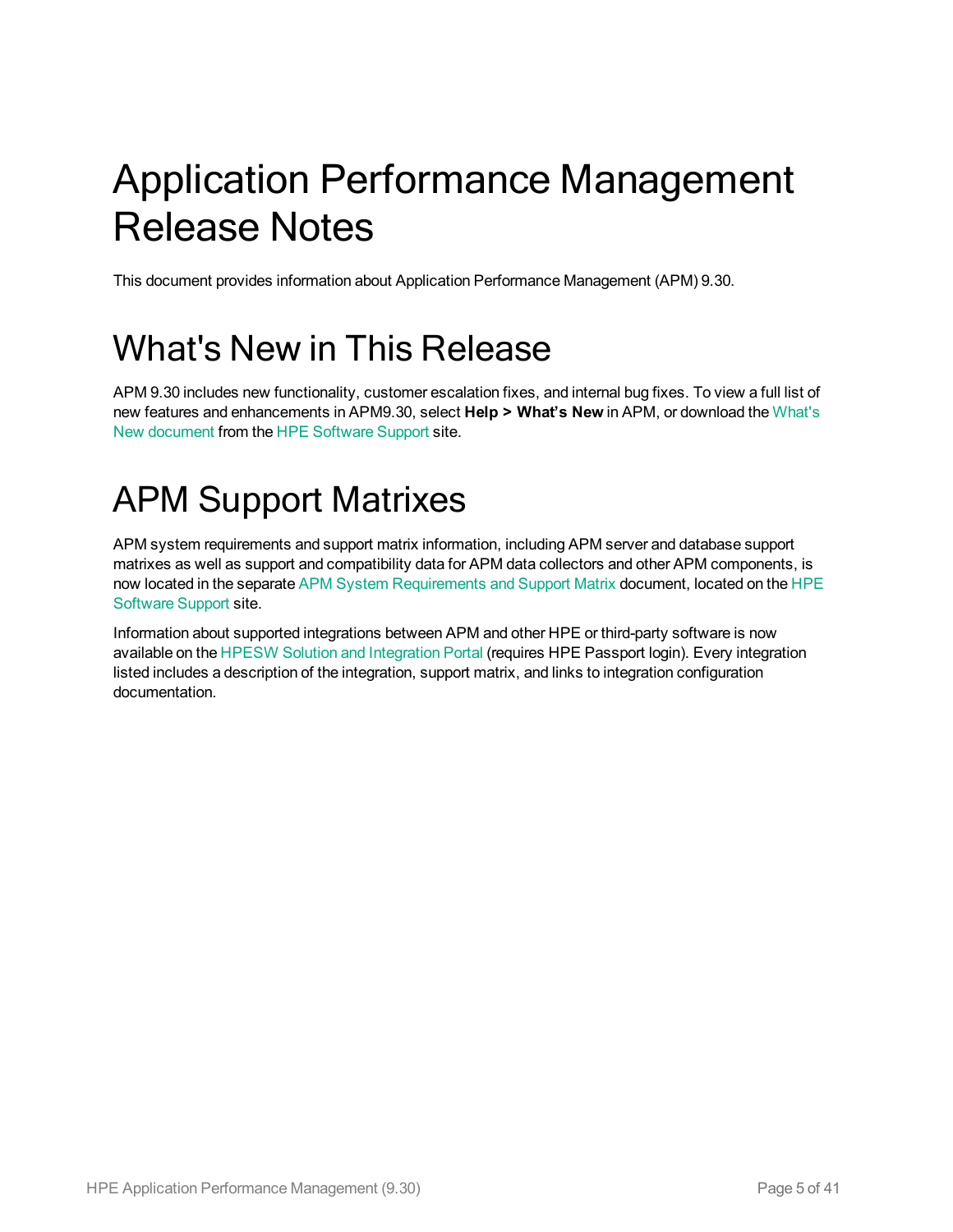# <span id="page-5-0"></span>Installation Instructions

For complete instructions on installing this software, see the relevant documentation:

- New customers should follow the instructions in the APM 9.30 [Installation](https://softwaresupport.hpe.com/km/KM02225456) Guide.
- Existing customers upgrading from BSM 9.25 or 9.26 should follow the instructions in the APM [Upgrade](https://softwaresupport.hpe.com/km/KM02225469) Guide - BSM [9.25/9.26](https://softwaresupport.hpe.com/km/KM02225469) to APM 9.30.

The most updated versions of these documents are available from the HPE [Software](https://softwaresupport.hpe.com/) Support site.

**Note:** If you are upgrading to APM 9.30 and are running Red Hat Enterprise Linux 5.x, upgrade your operating system to Red Hat Enterprise Linux 6.x or 7.x and then perform the upgrade using the Direct upgrade method.

**APM 9.30 [Planning](https://softwaresupport.hpe.com/km/KM02232864) Guides Package**, which contains:

- Getting Started Guide
- Deployment and Capacity Planner (Capacity Calculator)
- System Requirements and Support Matrixes Guide
- Database Guide
- What's New document

**APM 9.30 [Deployment](https://softwaresupport.hpe.com/km/KM02232872) Guides Package**, which contains:

- Release Notes
- Database Guide
- Installation Guide
- APM Upgrade Guide BSM  $9.25/9.26$  to APM  $9.30$
- Smart Card Authentication Configuration Guide
- Hardening Guide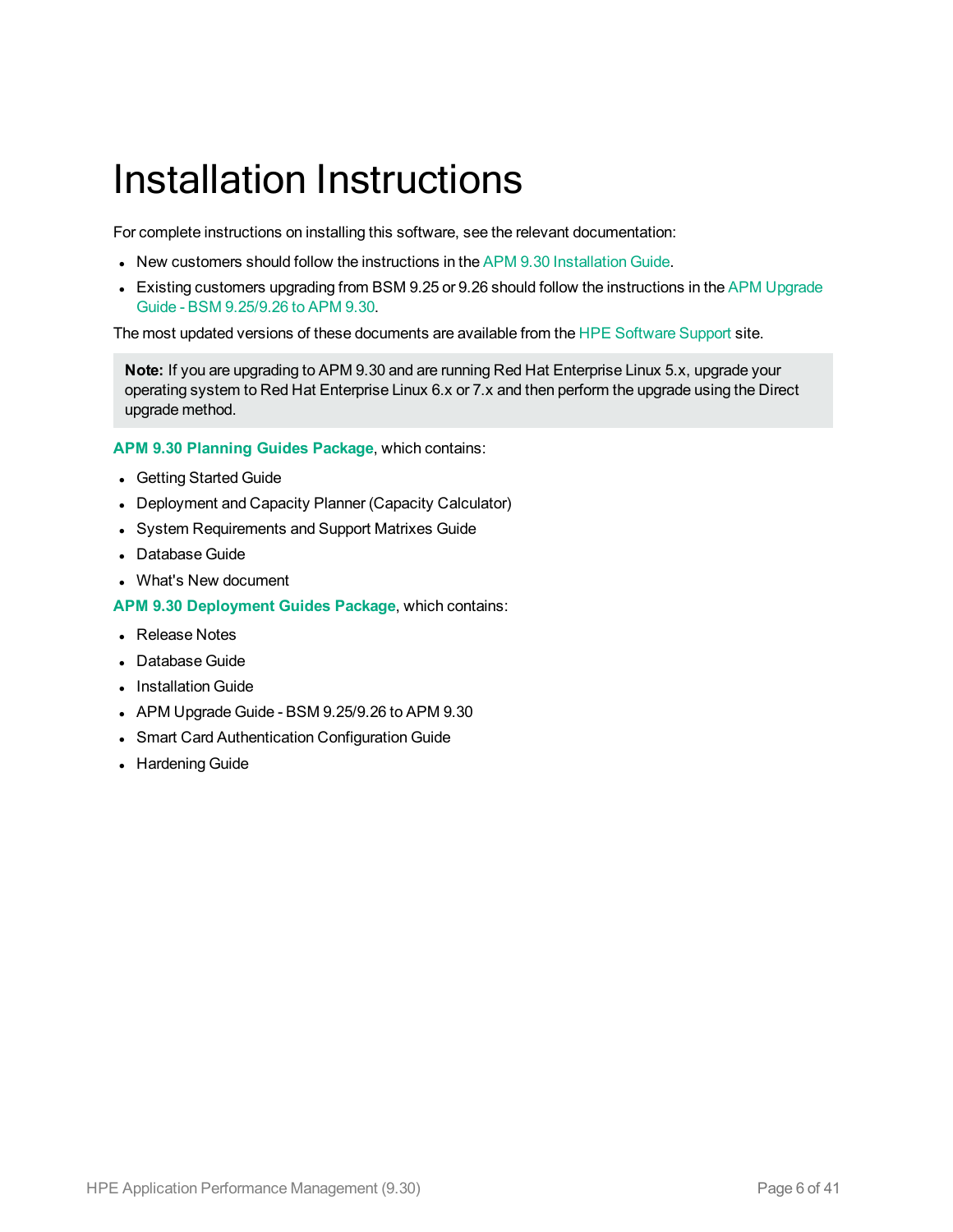# <span id="page-6-0"></span>Updated Components

The following updated components have been released in parallel to APM 9.30 with new features and/or bug fixes. For more information about the features and fixes included in each component, see the documentation included with the component. The APM What's New [document](https://softwaresupport.hpe.com/km/KM02225442) also lists key new features for updated components.

Components must be downloaded separately from either the software updates (major/minor releases, e.g., 9.00 or 9.20) or from software patches (patch releases, e.g., 9.13, 9.23). Both software updates and software patches can be accessed from the HPE [Software](https://softwaresupport.hpe.com/) Support site ([https://softwaresupport.hpe.com](https://softwaresupport.hpe.com/)).

#### <sup>l</sup> **Real User Monitor 9.30**

For instructions on installing Real User Monitor (RUM), see the Real User Monitor Installation and Upgrade Guide, accessible with RUM or from the HPE [Software](https://softwaresupport.hpe.com/) Support site.

#### <sup>l</sup> **Business Process Monitor 9.30**

For installation instructions, see the Business Process Monitor Deployment Guide, available with BPM or from the HPE [Software](https://softwaresupport.hpe.com/) Support site.

#### <sup>l</sup> **SiteScope 11.32**

For installation instructions, see the SiteScope Deployment Guide, available with SiteScope or from the HPE [Software](https://softwaresupport.hpe.com/) Support site.

#### <sup>l</sup> **Data Flow Probe 10.22 CUP 2**

For installation instructions, see the Data Flow Probe for APM 9.30 [Installation](https://softwaresupport.hpe.com/km/KM02225471) Guide, also available from the HPE [Software](https://softwaresupport.hpe.com/) Support web site.

**Note:** APM 9.30 will only work with the version of the Data Flow Probe associated with the 9.30 release. Make sure to download and install the correct Probe from the Software Patches page. The Data Flow Probe 10.22 CUP 2 setup file is titled **HPBSM9.30\_DataFlowProbe \_10.22CUP2.exe**.

#### <sup>l</sup> **System Health for APM 9.30**

For installation instructions, see the System Health User Guide, available with System Health or from the HPE [Software](https://softwaresupport.hpe.com/) Support site.

**Note:** System Health for APM 9.30 will only work with APM 9.30 and not with any earlier versions of APM.

## <sup>l</sup> **Diagnostics 9.26**

For installation instructions, see the following guides, available with Diagnostics or from the [HPE](https://softwaresupport.hpe.com/) [Software](https://softwaresupport.hpe.com/) Site site:

Diagnostics Server Installation and [Administration](https://softwaresupport.hpe.com/group/softwaresupport/search-result/-/facetsearch/document/KM01715956) Guide

[Diagnostics](https://softwaresupport.hpe.com/group/softwaresupport/search-result/-/facetsearch/document/KM01715951) Collector Guide

[Diagnostics](https://softwaresupport.hpe.com/group/softwaresupport/search-result/-/facetsearch/document/KM01715954) Java Agent Guide

[Diagnostics](https://softwaresupport.hpe.com/group/softwaresupport/search-result/-/facetsearch/document/KM01715947) .NET Agent Guide

[Diagnostics](https://softwaresupport.hpe.com/group/softwaresupport/search-result/-/facetsearch/document/KM01715955) Python Guide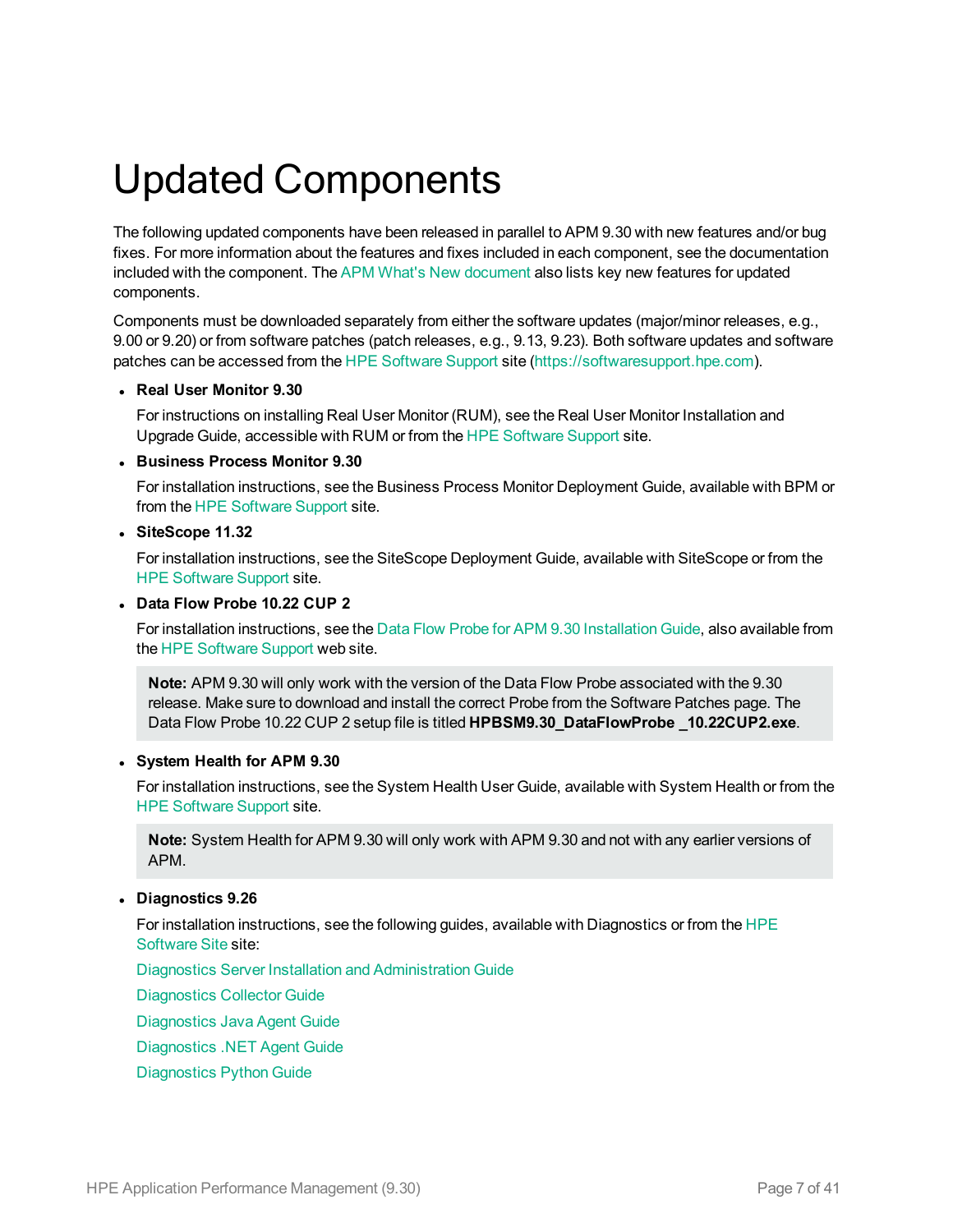# <span id="page-7-0"></span>Notes and Limitations

Problems and limitations are identified with a Change Request number (QCCR*xxxxxxxx*). Use this number when looking for more information about the problem on the HPE [Software](https://softwaresupport.hpe.com/) Support web site [\(https://softwaresupport.hpe.com\)](http://www.hp.com/go/hpsoftwaresupport), or when communicating with your HPE Support representative.

To see the most updated status of limitations listed in this section, new limitations published after version release, or generally to view a list of known problems for a specific product and/or version, on the [HPE](https://softwaresupport.hpe.com/) [Software](https://softwaresupport.hpe.com/) Support web site sign in and click **Search**. Select the relevant product, version, and operating system (for example, Application Performance Management (BAC) > 9.25 > Windows), and select **Known Problems** in the **Document types** area. You can also search for a specific CR using the search box at the top of the Self-Solve Knowledge Search page.

# <span id="page-7-1"></span>General and Deployment

As part of the ongoing effort to reduce risk across HPE, if you utilize HP's GPG/RPM keys, you will have to update your verification mechanisms to include the new public key. The new public keys are published on the external website

<https://h20392.www2.hp.com/portal/swdepot/displayProductInfo.do?productNumber=HPLinuxCodeSigning>

**Upgrading BSM 9.2x to APM 9.30:** The upgrade from BSM 9.25 or 9.26 to APM 9.30 includes upgrading RTSM from version 9.05 to version 10.22. The RTSM upgrade results in a change to the RTSM database scheme.

## **OMi Removal**

- Removal of embedded OMi and PMi (only PMi UI, given we complete the adoption of embedded PMI), including content manager event console etc.
- Removal of integrations such as NNMi, Service Manager (event related only), and BSM Connector will be supported under OMi. Customers who require OMi related features and functionality can install the OMi 10.11 system in addition to APM and integrate the two products. This is not a dropped functionality but rather a product adjustment since integration between the products will enable keeping similar use cases.

For additional information, see the OMi [Integration](https://softwaresupport.hpe.com/km/KM02256128) Guide (https://softwaresupport.hpe.com/km/KM02256128).

- The following integrations are no longer supported:
	- Systinet
	- BSM Connector
	- NNMi
	- Enterprise Collaboration
	- AppPulse Active
- No OMi related features such as Topology Based Event Correlation (TBEC) and Event Forwarding.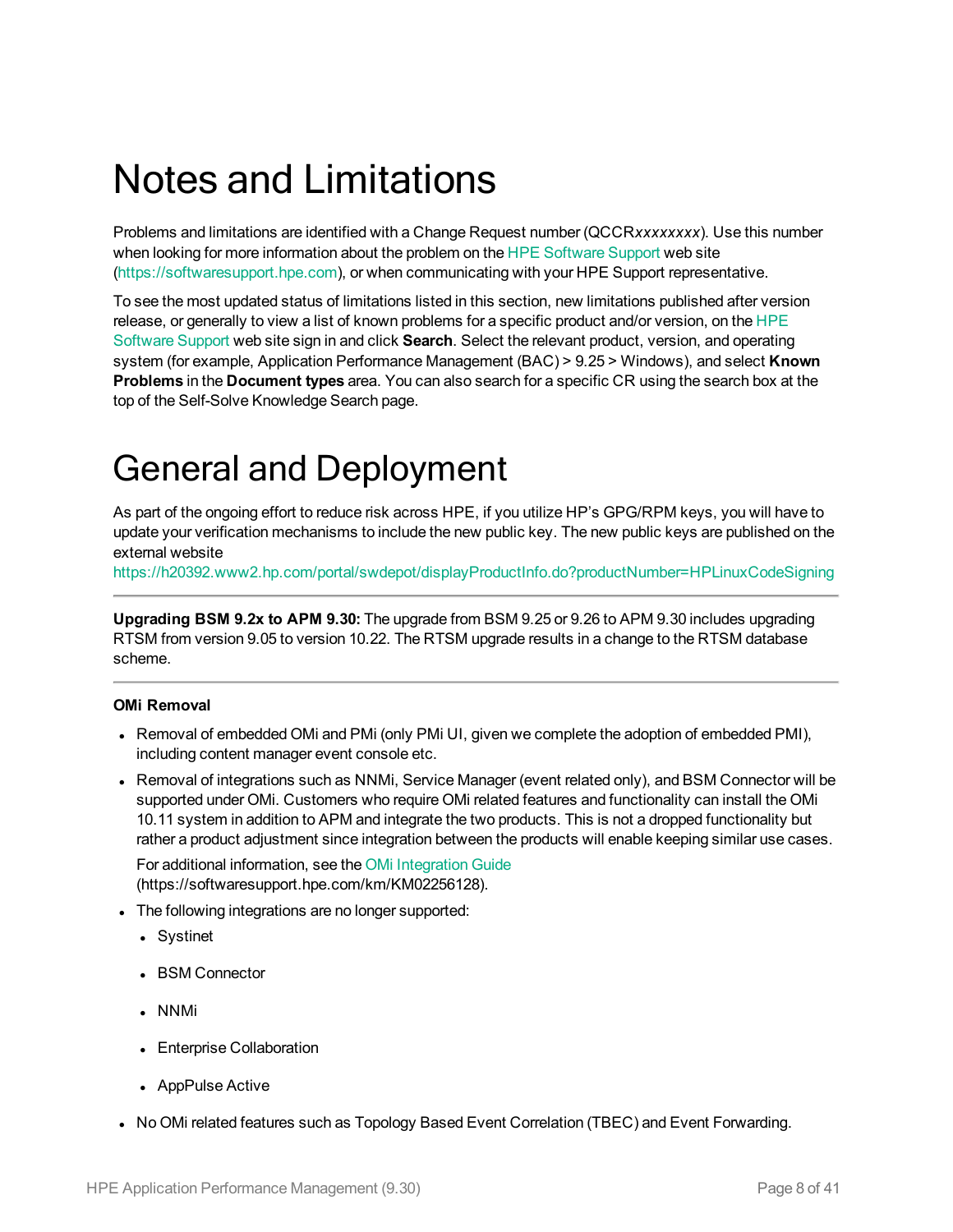- Due to the OMi removal from APM 9.30, SiteScope and Diagnostics will not send events to OMi and Metrics to APM.
	- To enable sending events related to threshold violation in Diagnostics to OMi, see ["Diagnostics](#page-12-1)  $>$  APM 9.30 limitation due to OMi removal. [\(QCCR1I118157\)"](#page-12-1) on page 13 or the APM - [Diagnostics](https://softwaresupport.hpe.com/km/KM02352455) Integration [Guide](https://softwaresupport.hpe.com/km/KM02352455) (https://softwaresupport.hpe.com/km/KM02352455).
	- To enable sending events to OMi and metrics and topology to APM from SiteScope, see the [HPE](https://softwaresupport.hpe.com/km/KM02377525) SiteScope - [Integration](https://softwaresupport.hpe.com/km/KM02377525) with APM and OMi (https://softwaresupport.hpe.com/km/KM02377525).
- SHA will not contribute to APM System Health / MyBSM status which is a mechanism based on events.
- Business Value Dashboard (BVD) integration for APM data from OMi is not supported.
- Performance Dashboard (PD) graphing of APM data from OMi is not supported.

**APM 9.30 Integration with OMi 10.11:** APM 9.30 supports integration with OMi 10.11 and above. Events from APM 9.30 can be sent to OMi 10.11 as part of the APM-OMi integration. For information about the APM-OMi integration, see the OMi [Integrations](https://softwaresupport.hpe.com/km/KM02256128) Guide (https://softwaresupport.hpe.com/km/KM02256128).

#### **Features removed in APM 9.30:**

- BPI and TV integrations.
- SAP, SOA, and Siebel reports.
- Service Health related content (such as HI, KPI, and Business rules) that was managed by the Content Manager module, is now maintained by def.xml.
- App Owner Zone has been removed. Instead, APM 9.30 introduces the new Application Health similar but expanded functionality.

For a summary of the changes in APM 9.30 links to documentation that contain instructions for how to migrate these features into APM 9.30, see the BSM [9.25/9.26](https://softwaresupport.hpe.com/km/KM02391517) to APM 9.30 Migration Notes (https://softwaresupport.hpe.com/km/KM02391517).

**Deployment and Capacity Planner (Capacity Calculator):** The [Deployment](https://softwaresupport.hpe.com/km/KM02225445) and Capacity Planner (also known as the Capacity Calculator) is located on the HPE [Software](https://softwaresupport.hpe.com/) Support site.

You use this Excel sheet to input information regarding the scope of your deployment (applications, number of users, expected data) and the capacity calculator then calculates the required hardware and determines the size of your deployment. You then use this information to determine your hardware requirements and deployment configuration. You can upload the data from the capacity calculator Excel sheet while running the Setup and Database Configuration Utility in the Server Deployment page.

**Authentication:** APM's default authentication strategy is Lightweight Single Sign-On (LW-SSO). When LW-SSO is enabled, you must use a fully qualified domain name (FQDN) to access APM. This will enable integration among supported HP applications with a Single Sign-On manager, as well as working with APM RTSM. If you are not able to provide an FQDN, it is still possible to use IP addresses for LW-SSO-trusted hosts. For details on working with IP addresses, see "Authentication Strategies" in the Platform Administration guide.

**Temporary Internet Files:** When logging into APM for the first time after upgrading, delete the browser's temporary Internet files. This should be done on each browser that accesses APM .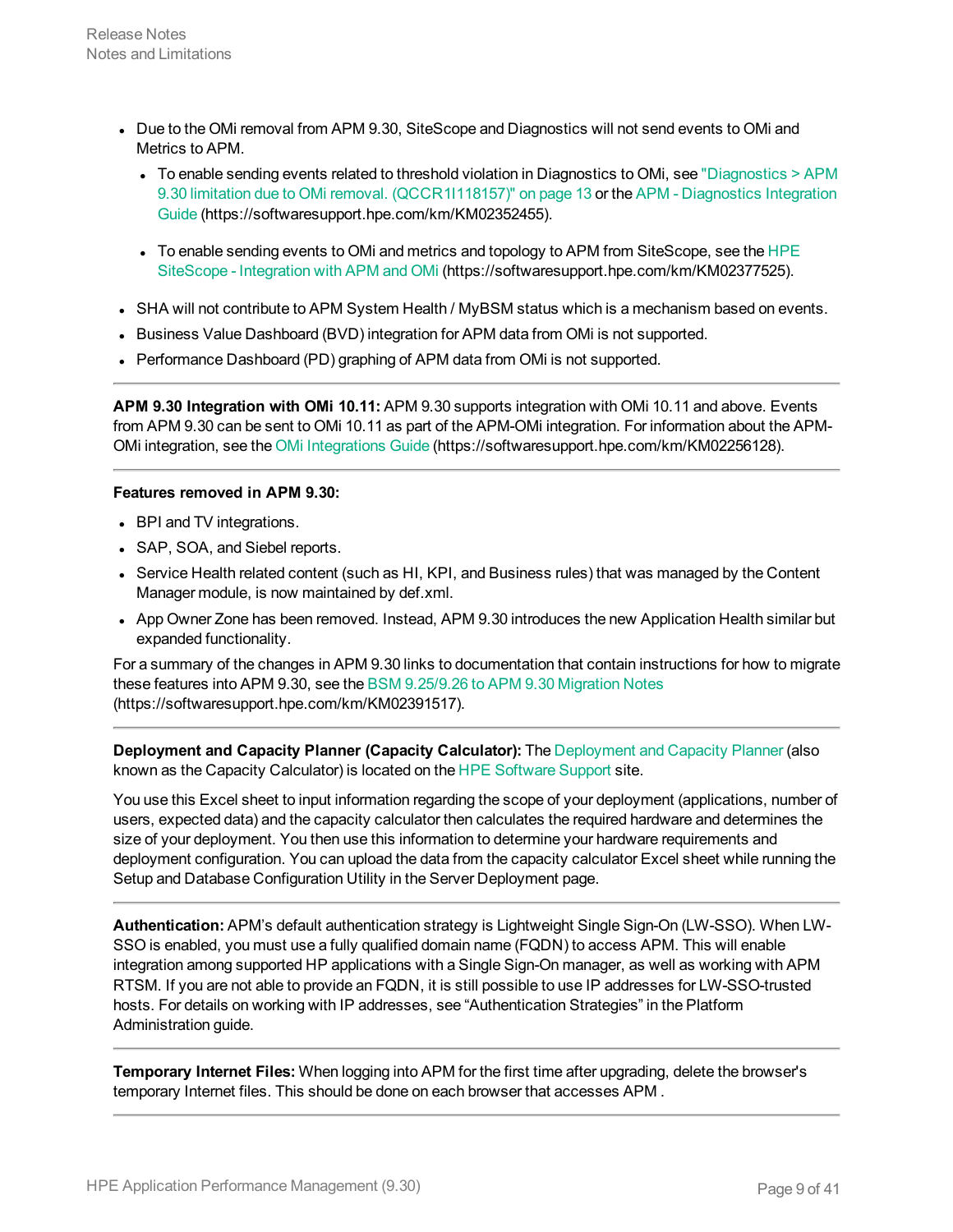**Skype Add-ons:** An Internet Explorer exception error message is thrown inside APM pages (usually on login page or in MyBSM), indicating Operation aborted. To resolve this issue, remove the Skype add-ons from your client. For further details, see [http://support.microsoft.com/default.aspx/kb/927917.](http://support.microsoft.com/default.aspx/kb/927917)

#### **Customized version of httpd-ssl.conf file might be overwritten (QCCR1I41178)**

**Description:** If APM is configured for secure access (using Apache + SSL), APM uses a customized version of the file httpd-ssl.conf on the Gateway Server. This file might be overwritten during the upgrade with a standard version of the file, breaking the configuration.

**Workaround:** Before upgrading, backup the customized file <*APM root directory*>\WebServer\conf\extra\httpd-ssl.conf. Then reapply the changes to httpd-ssl.conf using the backup version as a reference to the location of the certificate files.

#### **High Availability Controller cannot move services (QCCR1I46345)**

**Description:** If there is a problem with one of the marble \* processes (for example, one of the processes cannot start), you must disable the marble\_supervisor process. If this process is not disabled, the High Availability Controller (HAC) cannot move the process' services (such as the DASHBOARD service that controls Service Health) to another Data Processing Server if there is a problem with the primary server.

**Workaround:** Disable the marble\_supervisor process. HAC will move DASHBOARD service to another DPS.

#### **Restart of APM may be required after database outage (QCCR1I46504)**

**Description:** If the management database was down or unreachable and the connection has been restored, you may have to restart APM.

**Workaround:** Restart APM when the management database is available again.

#### **Adding additional Gateway servers with differing paths causes login failures (QCCR1I47337)**

**Description:** If two Gateway servers are installed onto different drive paths, for example, one was installed onto the C:\ drive and the other onto the E:\ drive, APM may not be able to be accessed.

**Workaround:** Create a duplicate path on the C:\ drive by copying E:\<*APM root directory*>\conf\settings to C:\<*APM root directory*>\conf\settings.

#### **Upgrade will fail if IDM-SSO is enabled in the source environment (QCCR1I58648)**

**Description:** If you are using IDM-SSO, upgrade will fail if IDM-SSO is enabled in the source environment but not yet configured in the target environment.

**Workaround:** Disable IDM-SSO on the APM Gateway Server before running the configuration upgrade in the target environment. To do so:

- 1. Log into the JMX console **(http://<Gateway Server name>:29000)** and search for the SSO service (**service=SSO**).
- 2. Locate the **setSingleSignOnMode** operation and in the ParamValue box, type **Lightweight**.
- 3. Click **Invoke**.

IDM-SSO can be re-enabled after APM is up and running from within APM (**Admin > Users and Permissions > Authentication Management wizard**).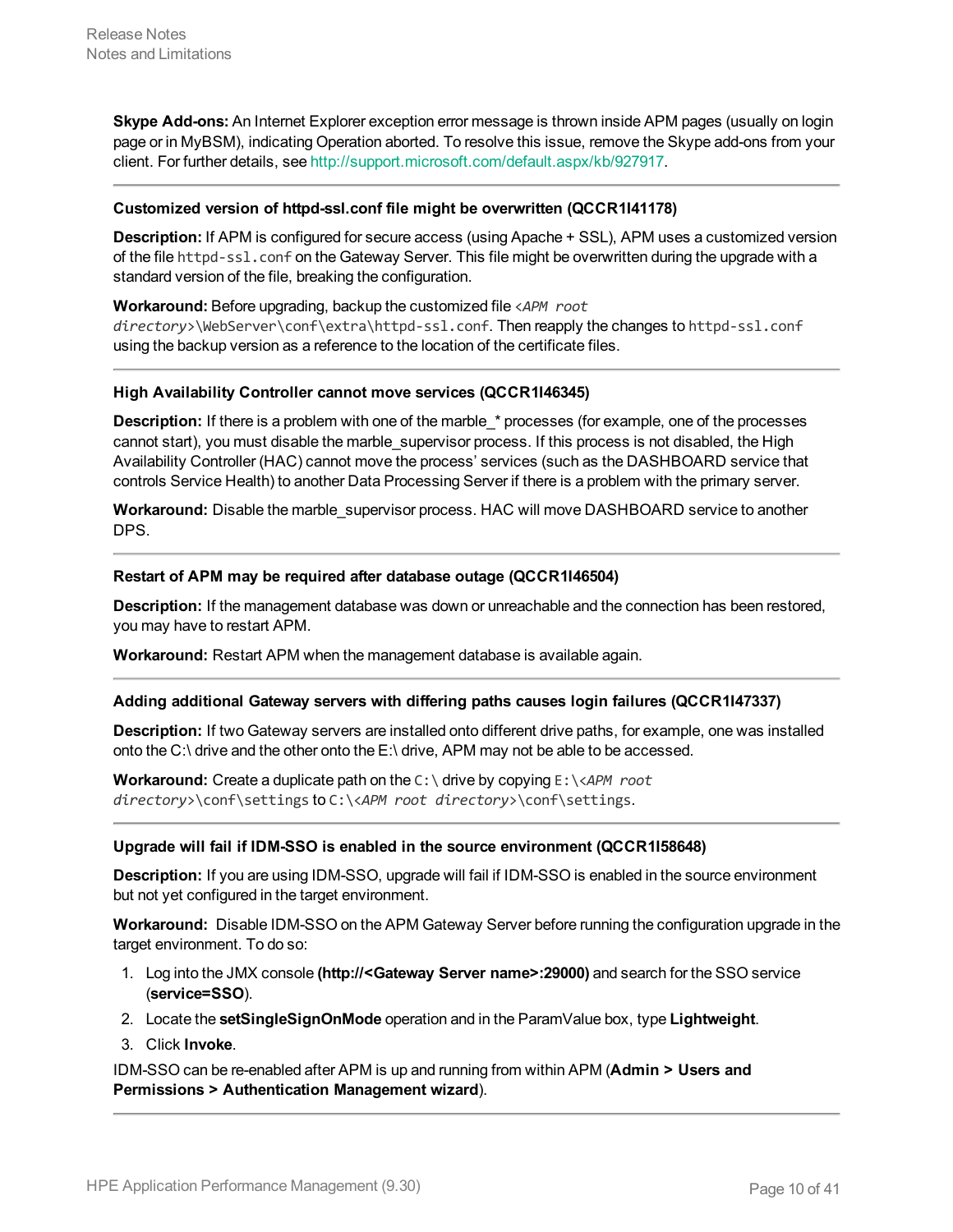## **APM 9.30 installation checks for Operations Agent version (QCCR1I123642)**

**Description:** During APM 9.30 installation, if Operations Agent is installed and its version is lower than 11.14.084, a warning message is displayed that APM does not support this version of Operations Agent.



**Workaround:** This warning is invalid since APM 9.30 no longer supports Operations Agent. Therefore, ignore this warning and continue with the installation.

# <span id="page-10-0"></span>Platform

**Authentication:** When HP Business Service Management is installed with an Oracle Database and User Synchronization enabled with an LDAP Active Directory server, ensure that you login to HP Business Service Management with the correct-case UID (uppercase or lowercase), as configured on the LDAP server. This is because while the Oracle Database is case-sensitive, the LDAP Active Directory is not case sensitive, and logging in with an incorrect case UID can create undesirable results.

For example, if a user called **testuser** exists on the LDAP Active Directory server and logs into HP Business Service Management, he is automatically created as HP Business Service Management user **testuser**, who can be assigned permissions in the HP Business Service Management User Management interface. If you then login to HP Business Service Management as **Testuser**, the LDAP Active Directory server sends an acknowledgement that the user exists (because Active Directory is not case sensitive) and he is allowed entry to HP Business Service Management. However, since the Oracle Database does not identify this user as **testuser** (because the Oracle Database is case sensitive), the user **Testuser** is treated as a new user, without the permissions that were assigned to **testuser**.

**NLS\_LENGTH\_SEMANTICS:** The recommended setting for Oracle parameter NLS\_LENGTH\_ SEMANTICS is the default setting of BYTE; setting this value to CHAR may affect database performance.

**Infrastructure Settings:** Changes to infrastructure settings are not included in the Audit Log.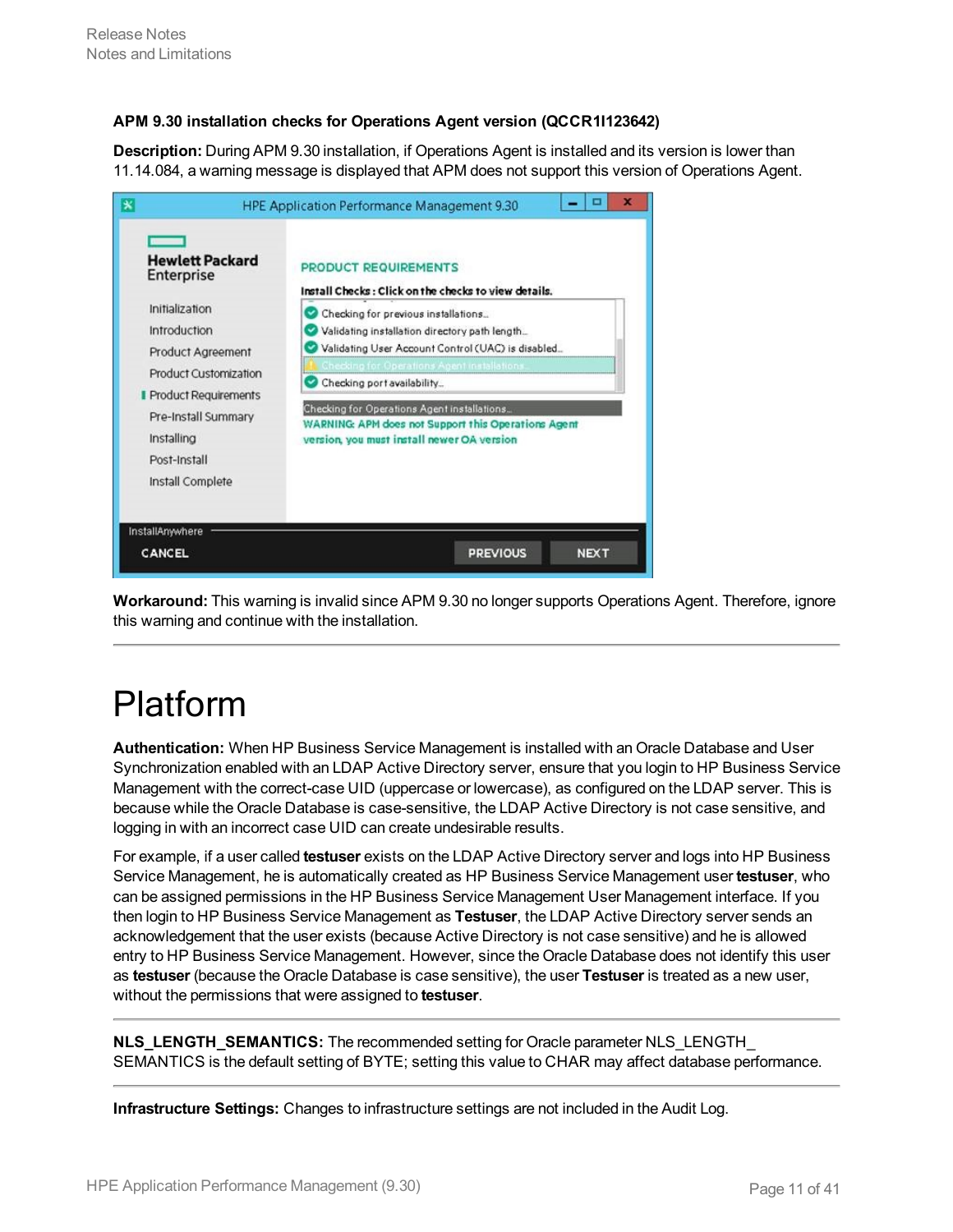**Schema Creation:** You cannot create a schema that starts with a digit.

#### **Downtime notifications may not be sent if the Data Processing Server is down (QCCR1I44964)**

**Description:** If the Data Processing Server is down for any reason, notifications of downtime starting and ending during the time period when the Data Processing Server was down may not ever be sent. Notifications sent to recipients regarding downtimes are configured during downtime creation.

#### **Workaround:** None.

#### **Java applets may fail to load (QCCR1I57396)**

**Description:** Java applets may fail to load intermittently.

**Workaround:** If a Java applet in APM fails to load, clear your Java client cache:

- 1. In the Windows Control Panel, click **Java**.
- 2. On the General tab, select **Settings > Delete Files**.

#### **Applets fail to load when "Internet Explorer Enhanced Security" is enabled (QCCR1I59140)**

**Description:** In some environments, certain applets fail to load when **Internet Explorer Enhanced Security** is enabled on the client machine (for example, the **LDAP Group Mapping Wizard**).

**Workaround:** Disable Internet Explorer Enhanced Security on the client machine (for example, **Control Panel > Add/Remove Programs > Add/Remove Windows Components >** scroll down to **Internet Explorer Enhanced Security Configuration** and uncheck the box).

#### **Login page does not load if accessing through LB in separate domain from APM (QCCR1I60724)**

**Description:** When connecting to APM using an FQDN, you still see the following error in the login screen: The HPE Application Performance Management URL must include the Fully Qualified Domain Name (FQDN).

**Workaround:** Retype the HPE Application Performance Management URL in the address bar, and check if there is a DNS resolution for Load Balanced virtual IPs from the APM gateways.

#### **MIB validation program returns multiple issues (QCCR1I78961)**

**Description:** MIB validation program returns multiple issues.

**Workaround:** None.

#### **Personalization for Downtime Management (QCCR1I91787)**

**Description:** Users who are assigned Full Control permission on the Downtime resource can modify all CI Downtimes (even CI Downtimes created by another user with Full Control permission on Downtimes). The problem is that users should NOT be able to disable or modify downtimes that they did not create.

#### **Workaround:** None.

**User names in multiple LDAPs must be unique (QCCR1I102048)**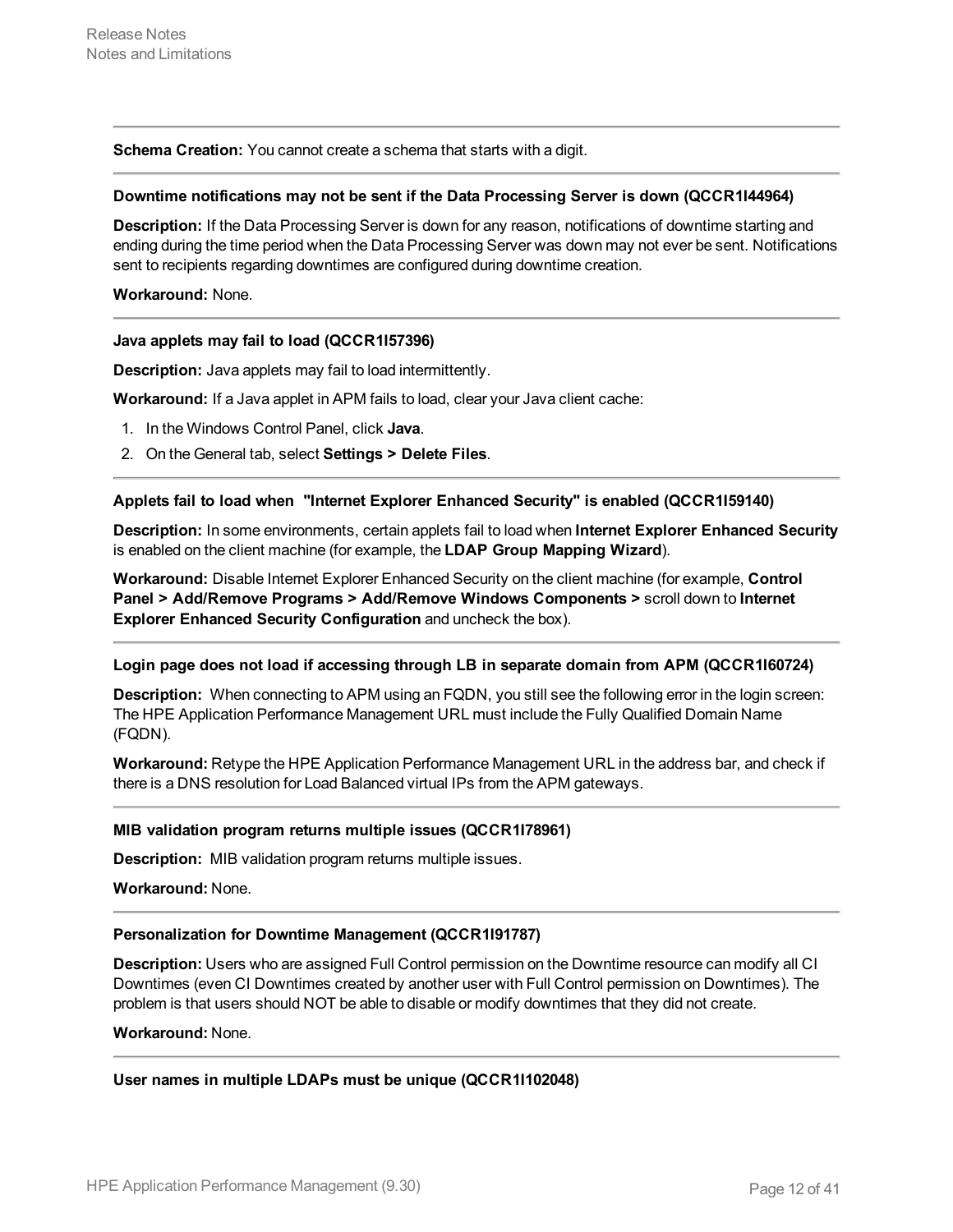**Description:** Users created on different LDAPs with the same user name unite to a single user. Therefore, user names in multiple LDAPs must be unique.

#### **Workaround:** None.

#### **Unable to create Enrichment rule based on new query (QCCR1I119184)**

**Description:** Unable to save Enrichment rule when it is based on a new query .

**Workaround:** Create query before creating Enrichment rule and use it during rule creation by choosing Base the Enrichment on an Existing Query option.

#### **APM does not start with manually created schemas on Oracle (QCCR1I119376)**

**Description:** APM does not start with manually created schemas on Oracle.

**Workaround:** Create schemas on Oracle using the Upgrade Wizard. For details, see the APM [Upgrade](https://softwaresupport.hp.com/km/KM02225469) [Guide](https://softwaresupport.hp.com/km/KM02225469) - BSM 9.25 or 9.26 to APM 9.30 (https://softwaresupport.hp.com/km/KM02225469).

#### **When APM is configured under non-root user, HornetQ web console cannot be started. (QCCR1I120696)**

**Description:** When APM is configured under non-root user, HornetQ web console cannot be started. User gets error: could not find or load main class play.core.server.NettyServer.

**Workaround:** From the **/opt/HP/BSM/bin/** folder under a non-root user account, run the **hornetq\_ webconsole.sh** file.

# <span id="page-12-0"></span>**Integrations**

#### **EMS Integration:**

- The maximum size of an expression in the EMS Integration configuration file is 4000 characters.
- An EMS monitor may not find its configuration file when upgrading the SiteScope version. In such cases, manually copy the contents of the configuration file to the EMS monitor configuration in the user interface.

**In the APM-Diagnostics integration (Admin>Diagnostics) an error occurs on short-name and there is no way to re-enter the FQDN (QCCR1I62229)**

**Description:** You should use the FQDN when registering the Diagnostics Server with APM . However if you entered a non-FQDN for the Diagnostics Server you could get stuck in a registration problem loop.

**Workaround:** Use the URL below and substitute the "topazhost" name in the URL with the FQDN of the APM Gateway Server to clear the Diagnostics Configuration page in APM:

http://topazhost/opal/uibridge/action/registration.do?action=set\_registration&customer\_ name=Default%20Client&opal protocol=&opal port=&opal full host=

#### <span id="page-12-1"></span>**Diagnostics > APM 9.30 limitation due to OMi removal. (QCCR1I118157)**

In previous releases of BSM, Diagnostics sent CIs, metrics, and events to BSM. Health Indicator status (coloring) for the Application Infrastructure CIs was based on events sent to BSM through the OMi event channel.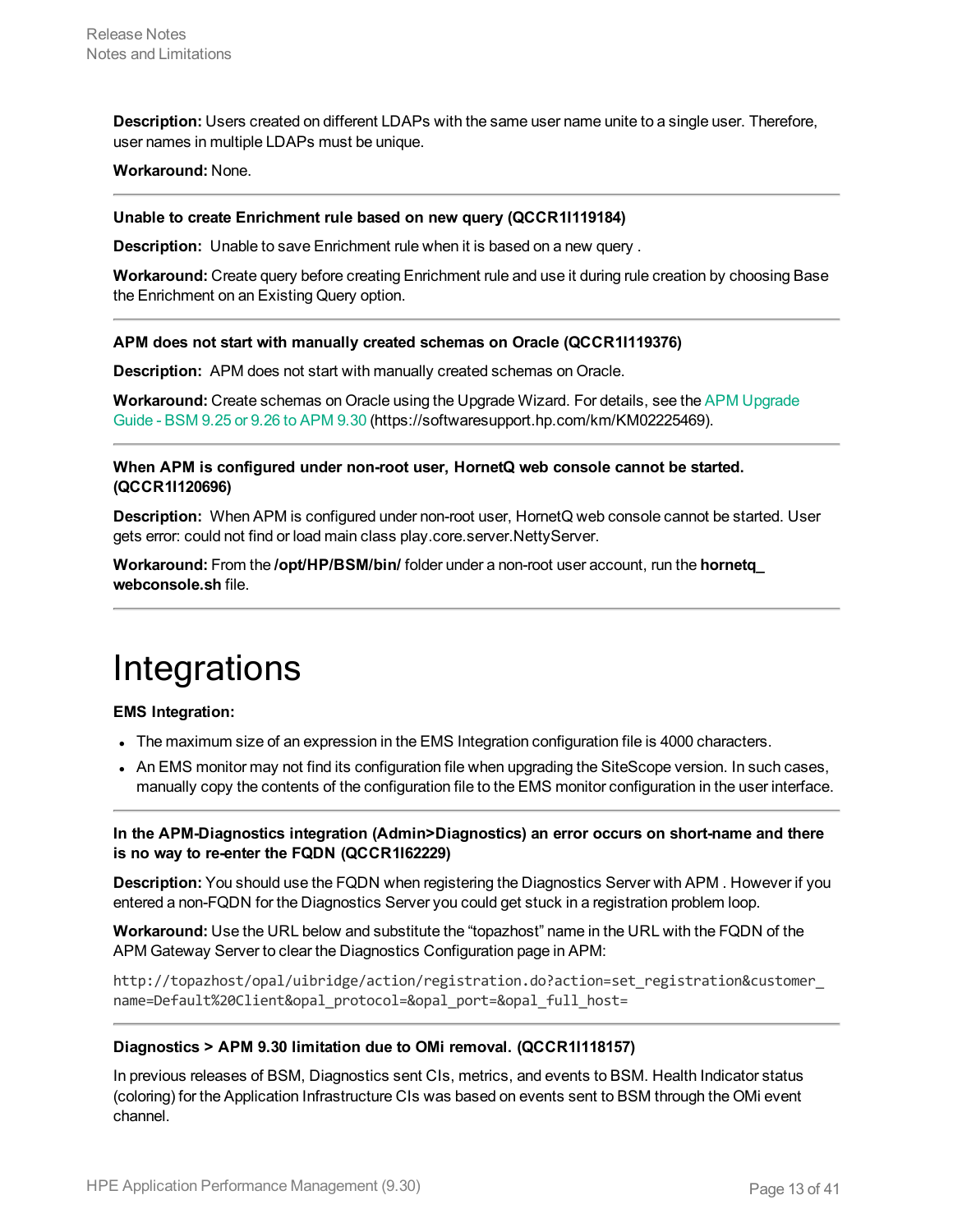In APM 9.30, due to the OMi removal, Diagnostics sends events to OMi and continues to send CIs and metrics to APM. As a result of this change, the Application Infrastructure CIs (Diagnostic Probe, Oracle/MSSql Database, IBM WebSphere MQ, WebSphere AS Dynamic Caching, IBM WebSphere MQ, IBM MQ, WebLogic AS. JBOSS AS, SQL Server, MSSQL Database, Oracle iAS, Oracle, SAP, SAP R3 Server, VMware ESX Server, Host Node) do not show the correct HI Status in APM 9.30.

The HI status for these CIs appears as Undetermined (blue question mark). If you are upgrading from BSM 9.2x to APM 9.30, the last status received for the CI before the upgrade will be displayed.

**Workaround:** To enable sending events related to threshold violation in Diagnostics to OMi, in the **server\bin** directory of the Diagnostics server :

- 1. Run **cscript switch\_ovo\_agent.vbs -server <FQDN of OMi> -cert\_srv <FQDN of OMi>**.
- 2. Go to **OMi Administration > Certificate Requests** and grant certificates.
- 3. Run **cscript switch\_ovo\_agent.vbs -server <FQDN of OMi> -cert\_srv <FQDN of OMi>** again. All tasks should now display correctly.

#### **SiteScope re-direct to HTTPS APM 9.30 does not work. (QCCR1I118851)**

When redirecting SiteScope from BSM 9.26 to APM 9.30 using the staging upgrade, the following error appears:

"Failed to re-register to HP Business Service Management: Calling to BAC API failed."

#### **Workaround:**

- 1. Go to **APM 9.30 > Administration > System Availability Management**.
- 2. In the Summary pane, select the SiteScope integration and click **X**. The integration will automatically be deleted from the SiteScope side.
- <span id="page-13-0"></span>3. Click  $\frac{*}{\cdot}$  to create the integration again.

# Reports and Reporting

**PDF:** It is not possible to search charts inside reports exported to PDF (since the charts are saved as images). It is possible to search inside tables.

**Export:** It is not possible to export chart reports to Excel and XML (CSV is supported).

#### **Scheduled reports do not get sent (QCCR1I66606)**

**Description:** Favorite reports sent using the report scheduler or via Send Now mechanism do not arrive to recipient email addresses.

**Workaround:** Ensure that the **SMTP sender name** setting uses email format. **SMTP sender name** is set during installation or in APM from **Admin > Platform > Setup and Maintenance > Infrastructure Settings > Scheduled Reports**.

**APM/User Reports - Images referenced in the header/footer (pointing to a URL in the Internet) are lost when exporting the report to PDF (QCCR1I89512)**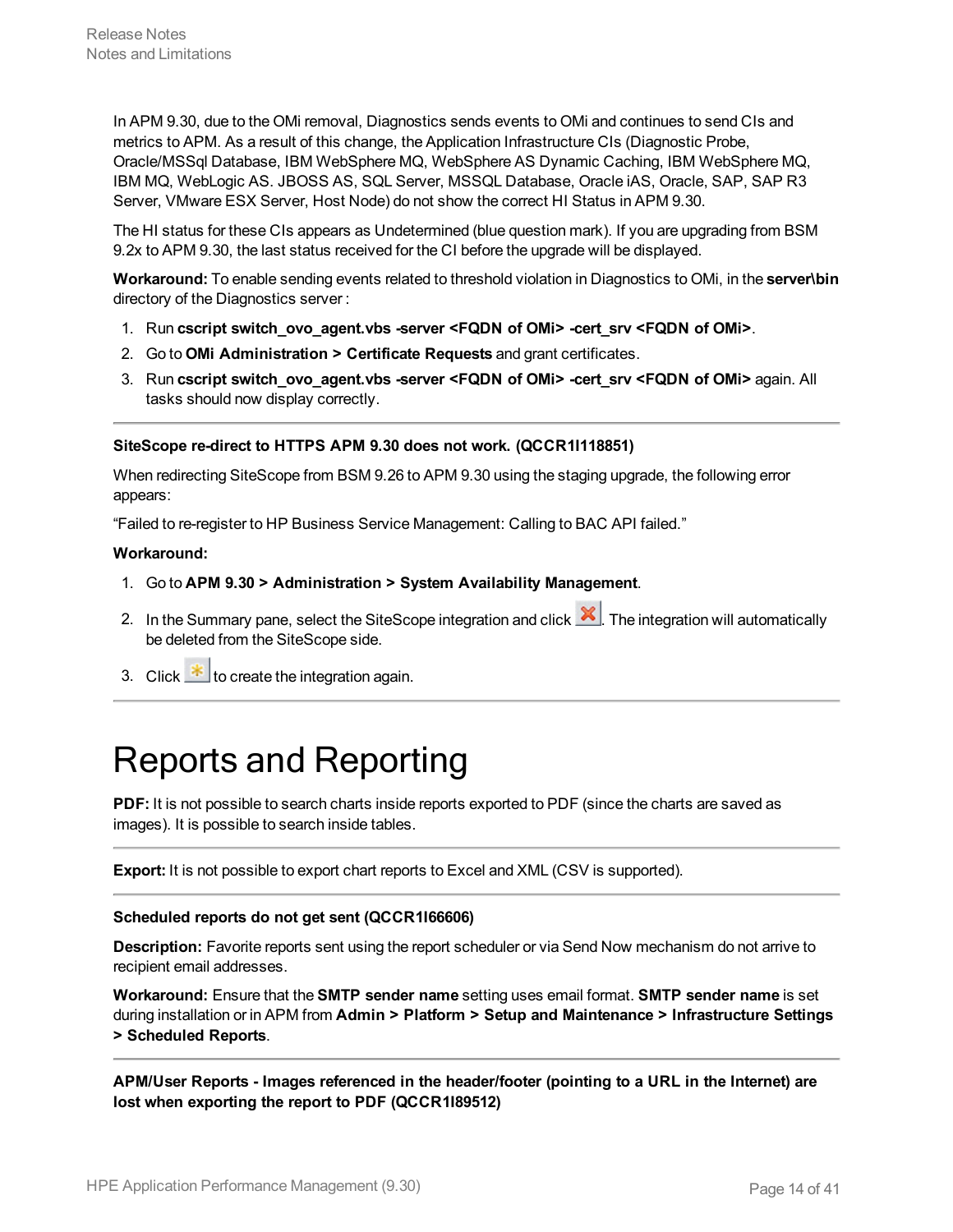**Description:** Images referenced in the header/footer are lost when exporting the report(s) to PDF. An "X" is shown instead.

**Workaround:** Place the image(s) on the APM Gateway Server under: <APM installation folder>\AppServer\webapps\site.war\images

Access the image in the header/footer as follows: <img src="http://<APM GW>/topaz/images/<image name>" />

# <span id="page-14-1"></span><span id="page-14-0"></span>Service Health

## Administration

The Rules API enables you to create new business rules for Service Health and Service Level Management, using the Groovy scripting language. The APM documentation contains basic examples of API rules. For additional examples of rules based on customer requests, see:

• HPE Live Network: <https://hpln.hpe.com/product/operations-bridge/content>, in the section **Resources > File Repository > Documentation > Service Health > Rule Descriptions > Custom Business Rule for HI.docx**

• HPE Software Support: [https://softwaresupport.hpe.com/km/KM778069](https://softwaresupport.hp.com/group/softwaresupport/search-result/-/facetsearch/document/KM778069)

#### **Changing the breakdown configuration does not refresh Service Health components (QCCR1I46143)**

**Description:** In the Breakdown UI, changing the breakdown configuration does not refresh Service Health components.

**Workaround:** If you have configured a breakdown in a local impact view (for example, transaction by location), and you want to change the breakdown type (for example, to location by transaction), you must perform the following steps:

- 1. Edit the original breakdown configuration, and select the new breakdown type as **None**.
- 2. Save the change, and wait a few minutes for the change to take effect.
- 3. Select your view, and edit the breakdown type to the type you want defined.

#### **Changes made to triplets not reflected in Service Health calculation (QCCR1I59377F)**

**Description:** If you make changes to the triplets that define impact links within **RTSM CI Type Manager > Calculated Relationships > Triplets**, these changes are not reflected in Service Health calculation.

**Workaround:** After making these changes, access the JMX console (http://<*server name*>:21212/jmxconsole). Within the **UCMDB** list of services, select **TQL Services**, and invoke **retrieveTqlNames** using your customer ID. Within the results, search for **marble\_dashboard\_tql**, and click **Deactivate**. When deactivation is done, click **Activate**. Service Health calculations will now implement your modified impact links.

#### **Hidden rule parameters lose their default values (QCCR1I65242)**

**Description:** If you create a KPI assignment that uses a rule with hidden rule parameters, and the assignment updates an existing KPI with a different rule, the hidden rule parameters lose their default values.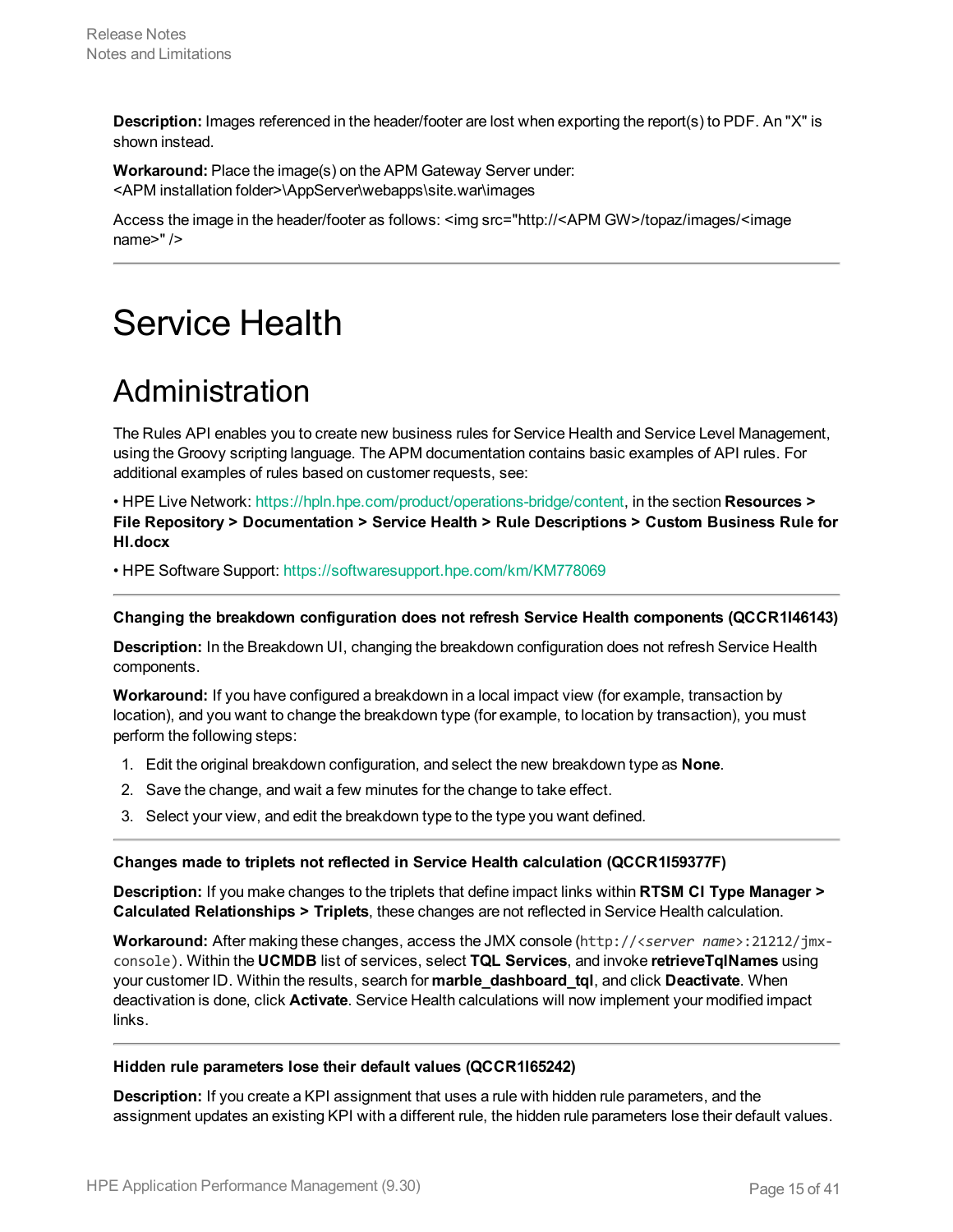This typically impacts rule calculations. (Note that this does not apply to new KPIs, but only to existing KPIs which had a different rule before they were updated by the assignment.)

**Workaround:** Before updating the assignment, edit the rule definition in the Rule Repository and make the hidden rule parameters configurable (not hidden). You can then update the rule in the KPI assignment, and synch existing CIs. After you save the assignment, you can return the rule parameters to be hidden. Alternatively, you can delete the existing KPIs before running the KPI assignment; this causes the assignment to create the KPIs rather than update them.

#### **Cannot create local impact pattern view based on the BSMDowntime\_impact query (QCCR1I65385)**

**Description:** Within **Service Health Administration > View Builder**, you cannot create a local impact pattern view based on the **BSMDowntime\_impact** query.

**Workaround:** You can create a pattern view based on the **BSMDowntime\_impact** query within **RTSM Administration > Modeling Studio**.

## <span id="page-15-0"></span>Application

The Watch List component in Service Health does not support breakdowns; you cannot add virtual CIs (breakdown CIs) from a local impact view to a watch list.

**PNR KPI Persistency:** The PNR KPI in Service Health does not have persistency in case of a Data Processing Server failure or a system restart. The PNR KPI shows an initialized status until the SLA is recalculated, at which time the PNR value is updated.

#### **Daylight Savings Time:**

- Reports that include the time period during which a Daylight Savings Time (DST) change took place (change to or change from DST) will either be missing one hour (in cases where clocks are moved forward) or have two sets of data for the same hour (in cases where clocks are moved back).
- If a report's time range includes the time of a Daylight Savings Time (DST) change, the data for the period after the DST time change is incorrect. To obtain correct data for the entire time range, print two separate reports, one for the time range before the DST time change and one for the time range after the DST time change.

#### **Moving the Configuration Items dialog box can freeze the UI (QCCR1I42825)**

**Description:** Within the 360° View, if you select the Filter icon on the toolbar, and then click the Configuration Items link, the Configuration Items dialog box opens. If you move this dialog box within the screen, the UI can freeze.

**Workaround:** Reselect the component to enable it again.

#### **If the management database goes down, the 360° View suffers a fatal error (QCCR1I46512)**

**Description:** If you are working with High Availability and a load balancer, if the management database goes down, the 360° View suffers a fatal error.

**Workaround:** Log out of APM and then log in again.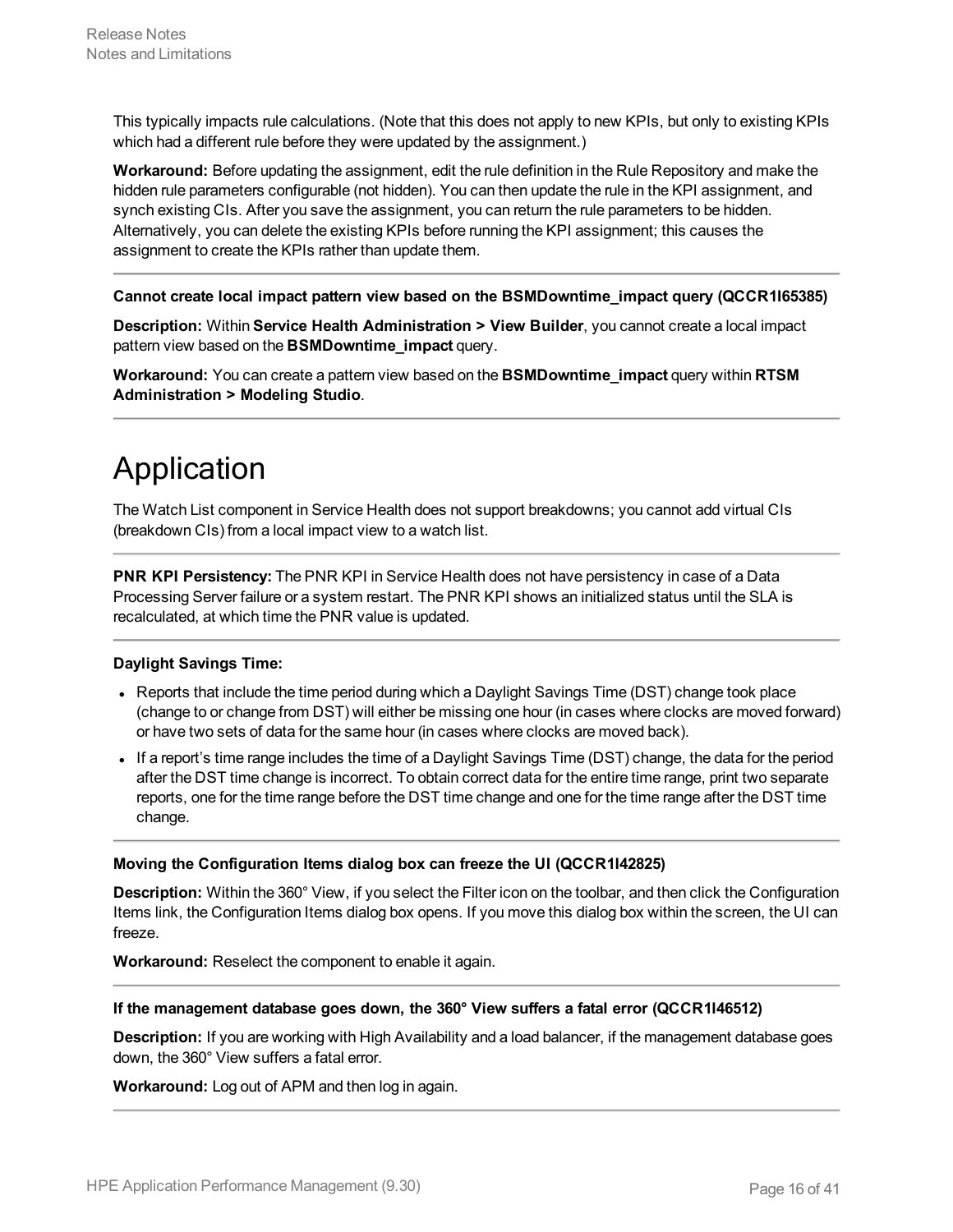#### **Inconsistency displaying breakdown views (QCCR1I47502)**

**Description:** If no new samples were received after a breakdown was defined in a view, and samples were received from only some of the locations, the view can show inconsistent worst statuses on the locations.

#### **Workaround:** None.

#### **Not possibile to reset HI to default (QCCR1I48559)**

**Description:** In the Health Indicators component, the menu command "Reset Health Indicator" to reset an HI to its default state does not work for metric-based indicators.

**Workaround:** None.

#### **Only one filter is saved in session per user and customer (QCCR1I52699)**

**Description:** Within the Hierarchy component, only one filter can be used at a time, per user, per customer (regardless of quick filter or advanced). This means that if a user is using a filter in one Hierarchy component, and the user then activates a different filter in another Hierarchy component, the first filter is overridden.

**Workaround:** None.

#### **Filter change done during Web Server or Application Server restart is not saved (QCCR1I62605)**

**Description:** If you are working in a high availability environment with a load balancer, and are editing an existing filter in Service Health when the web server or application server restarts, changes to the filter are not saved.

<span id="page-16-0"></span>**Workaround:** None.

# MyBSM

#### **JavaScript errors when navigating from MyBSM (QCCR1I47291)**

**Description:** In some versions of Internet Explorer if the browser is configured to show JavaScript errors, when you navigate from MyBSM to a different application in APM, a popup window appears. This window contains the following message: **Errors on this webpage might cause it to work incorrectly**.

This message is not indicative of a problem. Any changes you made in MyBSM are saved, and MyBSM continues to work correctly.

**Workaround:** To prevent this message from appearing, within Internet Explorer access the **Internet Options > Advanced** tab, and clear the **Display a notification about every script error** check box.

#### **Performance issues when dragging Component Gallery pop-up in MyBSM (QCCR1I92585)**

**Description:** Performance issues when dragging Component Gallery pop-up in MyBSM. Sometime focus can be lost and user is forced to regain focus on the pop-up to continue dragging.

#### **Workaround:** None.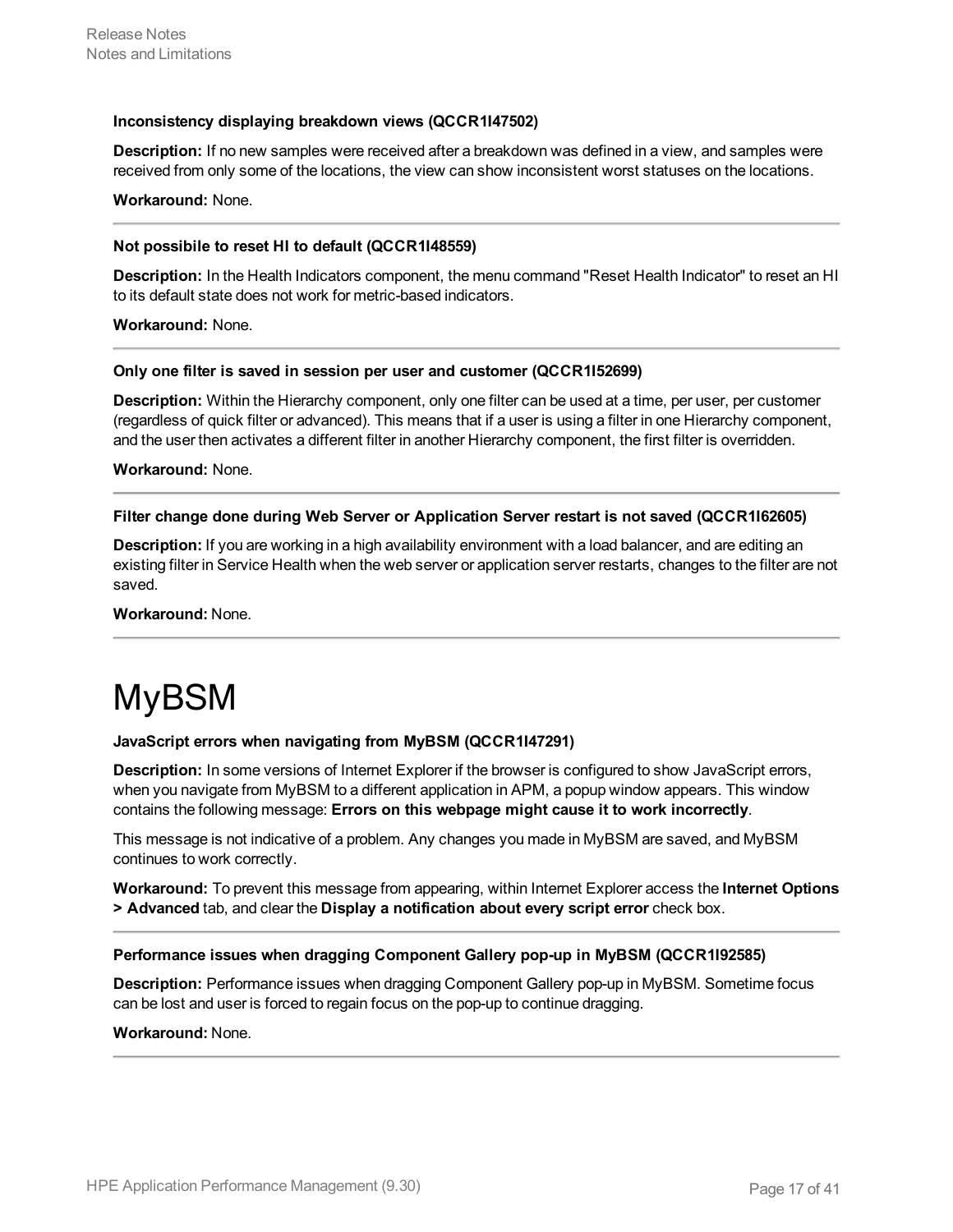# <span id="page-17-0"></span>Service Level Management

The Rules API enables you to create new business rules for Service Health and Service Level Management, using the Groovy scripting language. The APM documentation contains basic examples of API rules. For additional examples of rules based on customer requests, see:

• HP Live Network: <https://hpln.hp.com/node/14127/contentfiles>, in the section **Service Health/Service Level Management > Tools & Scripts**

• HP Software Support: [https://softwaresupport.hpe.com/km/KM778069](https://softwaresupport.hp.com/group/softwaresupport/search-result/-/facetsearch/document/KM778069)

**PNR KPIs:** In Service Level Management, you cannot attach more than one PNR KPI (defined in Service Health) to a CI.

**CIs in SLAs:** You cannot add a CI to an SLA when the CI includes a copy of itself in the original definition in the RTSM. This is because nesting is meaningless in the SLA calculation (Service Level Management cannot calculate a CI using the CI result as a value). If you do so, your operation will fail with a general error. However, you can add the same CI to an SLA more than once if the CI does not include a descendant of itself. In this case, Service Level Management calculates the CI only once, so the objectives are the same no matter where the CI appears in the SLA hierarchy.

#### **Linkage between Business Transaction and SAP Transaction is disabled (QCCR1I47274)**

**Description:** After APM restart, the automatic linkage of Business Transactions to SAP Transactions is disabled.

<span id="page-17-1"></span>**Workaround:** To enable the linkage mechanism, restart the VERTICALS service in the MercuryAS process.

# End User Management

#### **RUM Admin - disable back-end tiers discovery in Generic protocols (QCCR1I64131)**

**Description:** In EUM Administration, automatic tier discovery does not work for the following generic protocols, even if the Enable automatic tier discovery check box is selected:

- TCP Request-Response
- TCP Streaming
- UDP Request-Response
- UDP Streaming

**Workaround:** None.

## **Error in Alerts tab in End User Management (EUM) Administration when using Java 7u9 plug-in (QCCR1I79407)**

**Description:** An error may occur when clicking the Alerts tab in EUM Admin if client browser is using Java 7u9 plug-in.

**Workaround:** Clean Java browser cache and then open the Alerts tab again. To clean the Java cache: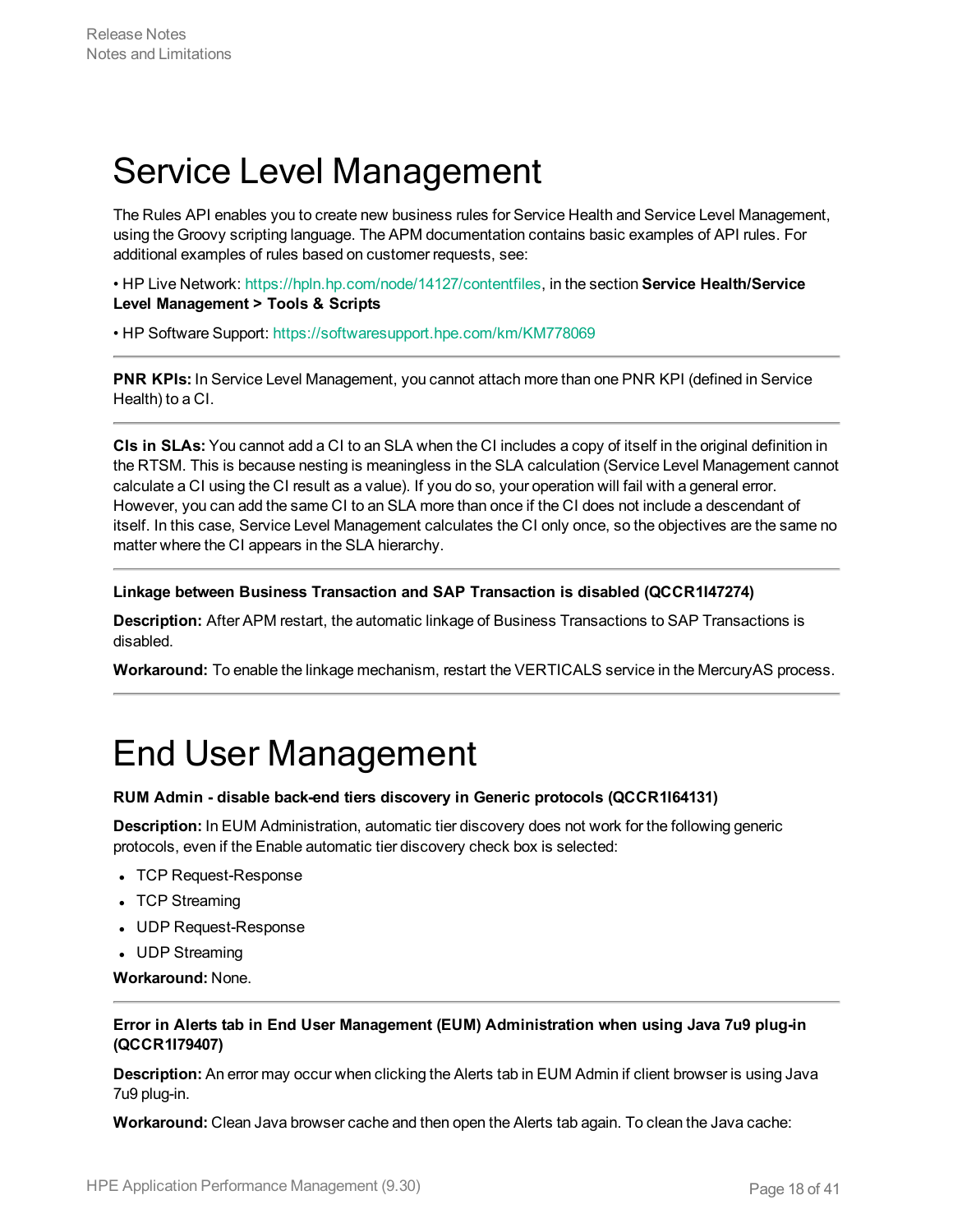- 1. Navigate to **Start > Control Panel > Java**.
- 2. In the Temporary Internet Files section, click **Settings**.
- 3. In the Temporary File Settings dialog box, click **Delete Files**.

## **Failed to create RUM action when using more than 87 Asian characters in name or 166 in description (QCCR1I89760)**

**Description:** When creating a new RUM action/page in APM and using Asian characters, you are limited to no more than 87 characters for the name and 166 characters for the description.

<span id="page-18-0"></span>**Workaround:** None.

## Business Process Monitor

**VuGen Scripts:** When you run a script written in VuGen that uses proxy settings from an automatic configuration script (.pac file) configured in the runtime settings of the script, if one of the proxies in the .pac file is unavailable, replaying the script in either VuGen or Business Process Monitor may result in a high response time and, in some instances, the script may fail due to a timeout. The script can be run in Internet Explorer without this problem, as it ignores the unavailable proxy.

**Page Component Breakdown URL:** When running a page component breakdown (from End User Management or Business Process Monitor), the target URL is limited to 144 characters.

#### **BPM instances on Windows**

**Description:** You must run BPM instances on Windows 7 as a system user (default) or as a user with administrator privileges.

<span id="page-18-1"></span>**Workaround:** None.

## Real User Monitor

#### **Some active filters do not work on upgraded RUM data (QCCR1I62276)**

**Description:** When reports are generated for RUM data that has been upgraded to version 9.x, some of the active filters in the report do not work.

**Workaround:** None.

#### **RUM reports not available (QCCR1I63076)**

**Description:** RUM reports are not available in APM .

**Workaround:** If you configure an application for RUM the first time you log in to a new APM system, log out of APM and log in again before accessing RUM reports.

**Client Monitor Probe should be able to capture and report 4xx and 5xx error events (QCCR1I111139)**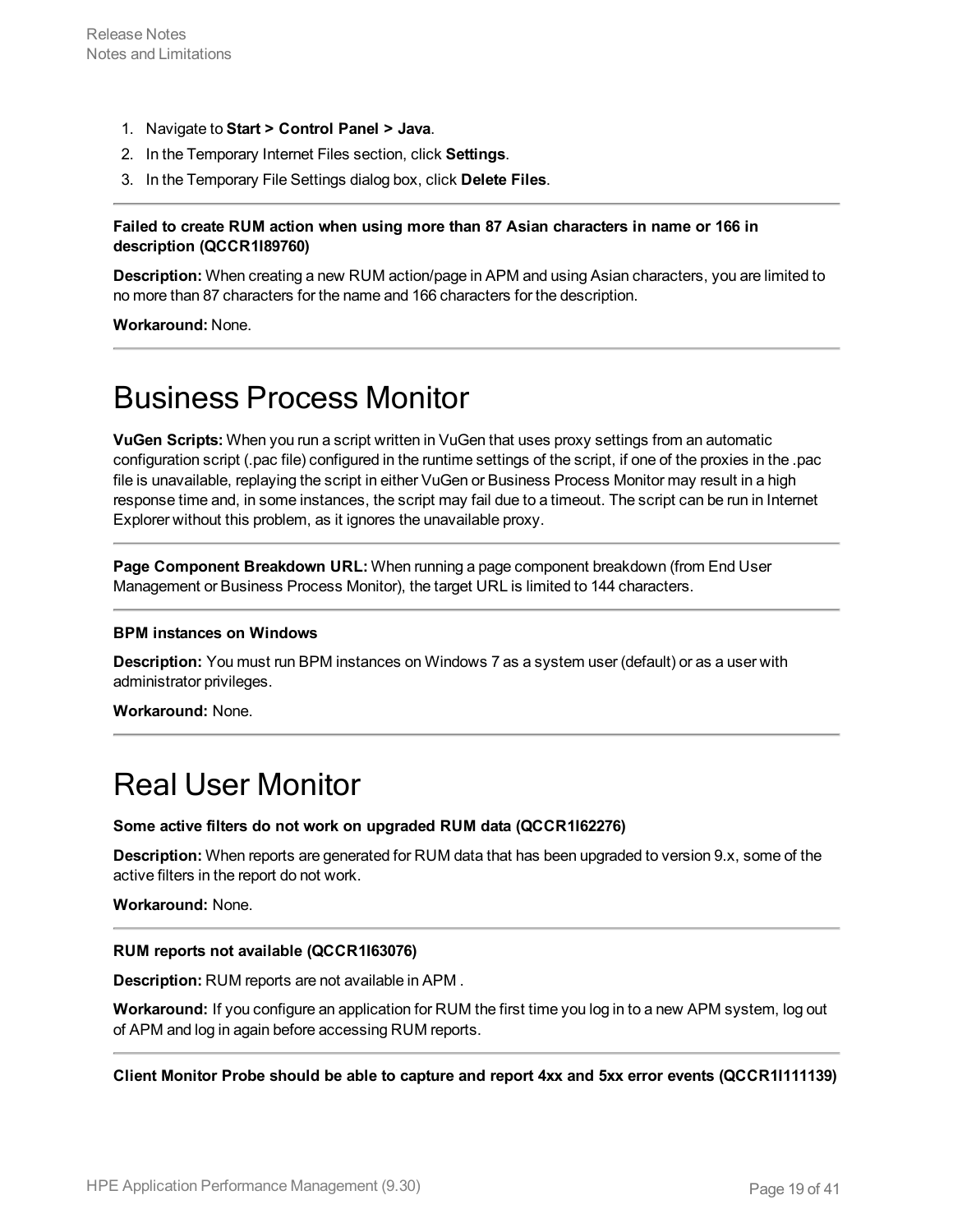**Description:** Client Monitor Probe does not report HTTP error events, such as 400 series error (page not found, etc.) and 500 series error (server errors)

<span id="page-19-0"></span>**Workaround:** None.

# System Availability Management and **SiteScope**

**SiteScope Release Notes:** Refer to the SiteScope release notes for all SiteScope limitations.

**SiteScope Documentation**: SiteScope documentation is available only as a standalone help system. It is not a part of APM Help.

**SAM Administration Copy and Paste:** In System Availability Management Administration, when copying objects from one SiteScope to another, there is no dependency check. This means that you can copy an object that depends on another object to a different SiteScope, even though the object on which it depends does not exist on the target SiteScope.

**SAM Administration Page cannot be displayed error:** In System Availability Management Administration, when the SiteScope service is down, instead of receiving an error to this effect, you will see a **Page cannot be displayed error**.

**SiteScope Reset:** If a SiteScope is being reset when APM is not running, the SiteScope will appear as registered with a configurable profile in System Availability Management Administration once APM is running again. The SiteScope must be reset when APM is running.

**SAM Administration Recently Used Monitors:** On the **New Monitor** page, the **Recently Used Monitors** list is not saved when you exit System Availability Management Administration.

**SiteScope Profiles:** When creating a SiteScope profile in System Availability Management Administration, if you change the profile display name after having received any error during the profile creation process, the default profile name is not changed accordingly. Ensure that the profile name and SiteScope agent machine location fields contain the desired values.

## **Monitor Deployment Wizard only supports topology reporting for monitors that have a default topology defined (QCCR1I39697)**

**Description:** The Monitor Deployment Wizard only supports topology reporting for monitors that have a default topology defined. This means you can select to add a template to a CI only if the CI type is the default CI type for all the monitors in the template.

#### **Workaround:** None.

**After JBoss Application Server recovery, there is no data in SAM Administration "Summary" (QCCR1I44570)**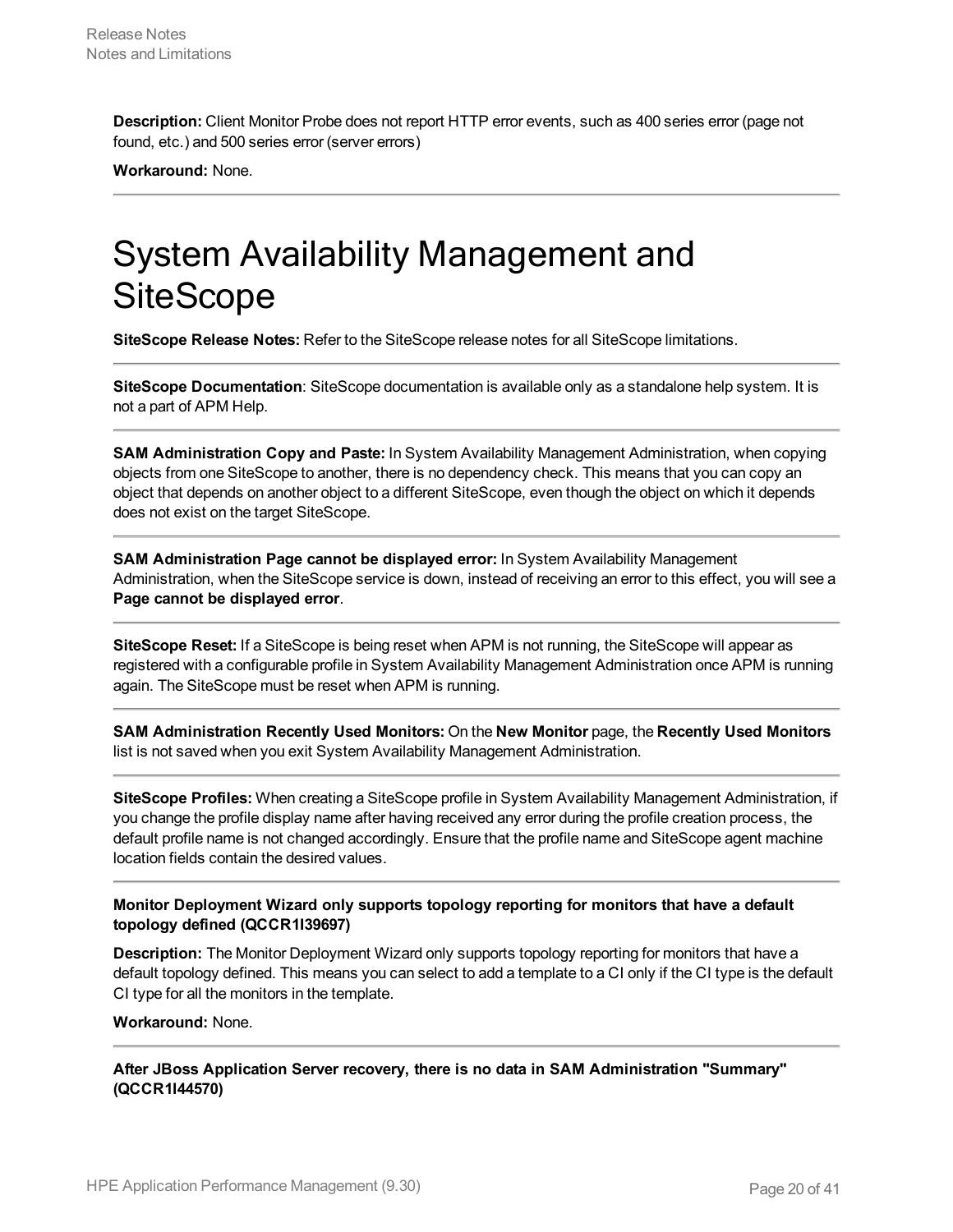**Description:** After JBoss Application Server recovers from a server crash, the information in the right pane of the Summary tab in SAM Administration does not show any data until APM is restarted.

**Workaround:** Restart APM.

#### **408 Request Timeout error in Internet Explorer 7**

**Description:** When accessing SiteScope from System Availability Management Administration using Internet Explorer 7, a 408 Request Timeout error is displayed.

**Workaround:** Configure the browser to accept cookies from the SiteScope server.

- 1. In Internet Explorer, select **Tools** > **Internet Options** > **Privacy** tab > **Advanced** button.
- 2. Select **Override automatic cookie handling**, make sure **First-party cookies** and **Third-party cookies** are set to **Accept**, and select **Always allow session cookies**.

#### **Settings when registering SiteScope to a APM server that uses a load balancer (QCCR1I56354)**

**Description:** When registering SiteScope to a APM server that uses a load balancer, make sure that the Gateway server name/IP address (in **Admin > System Availability Management > Distributed Settings**) is the Default Virtual Server for Application Users URL (and not the Default Virtual Server for Data Collectors URL). This URL can be found in **Admin > Platform > Setup and Maintenance > Infrastructure Settings > Foundations > Platform Administration > Host Configuration table**.

**Workaround:** None.

#### **No reconciliation between SiteScope and Discovery and Dependency Mapping (QCCR1I56709)**

**Description:** There is no reconciliation between SiteScope and Discovery and Dependency Mapping when there is only a default SQL server instance. SiteScope reports the default value "SQLServer" as the name of the CI, while DDM reports the name of the host.

**Workaround:** Install an SQL database with a named instance.

#### **Unable to perform some actions in SAM Administration in a load balancing environment (QCCR1I58582)**

**Description:** Unable to perform the following actions in SAM Administration in a load balancing environment when SiteScope 10.x or later is integrated with APM:

- Copy/paste from one SiteScope to another.
- Perform a Global Search and Replace.
- Run the Monitor Deployment Wizard.

**Workaround:** Register (or remove and reregister) SiteScope to the APM server using the Default Virtual Server for Application Users URL instead of the Default Virtual Server for Data Collectors URL (enter the URL in **Admin > System Availability Management > Distributed Settings > Gateway server name/IP address**). This URL can be found in **Admin > Platform > Setup and Maintenance > Infrastructure Settings > Foundations > Platform Administration > Host Configuration table**.

If you cannot remove SiteScope from APM because you do not want to lose data, you can change the host name on SiteScope under APM Integration Preferences (**Preferences > Integration Preferences > Business Service Management machine name/IP address**).

**SISConfigurationEnrichmentUpgrader failure (QCCR1I65694)**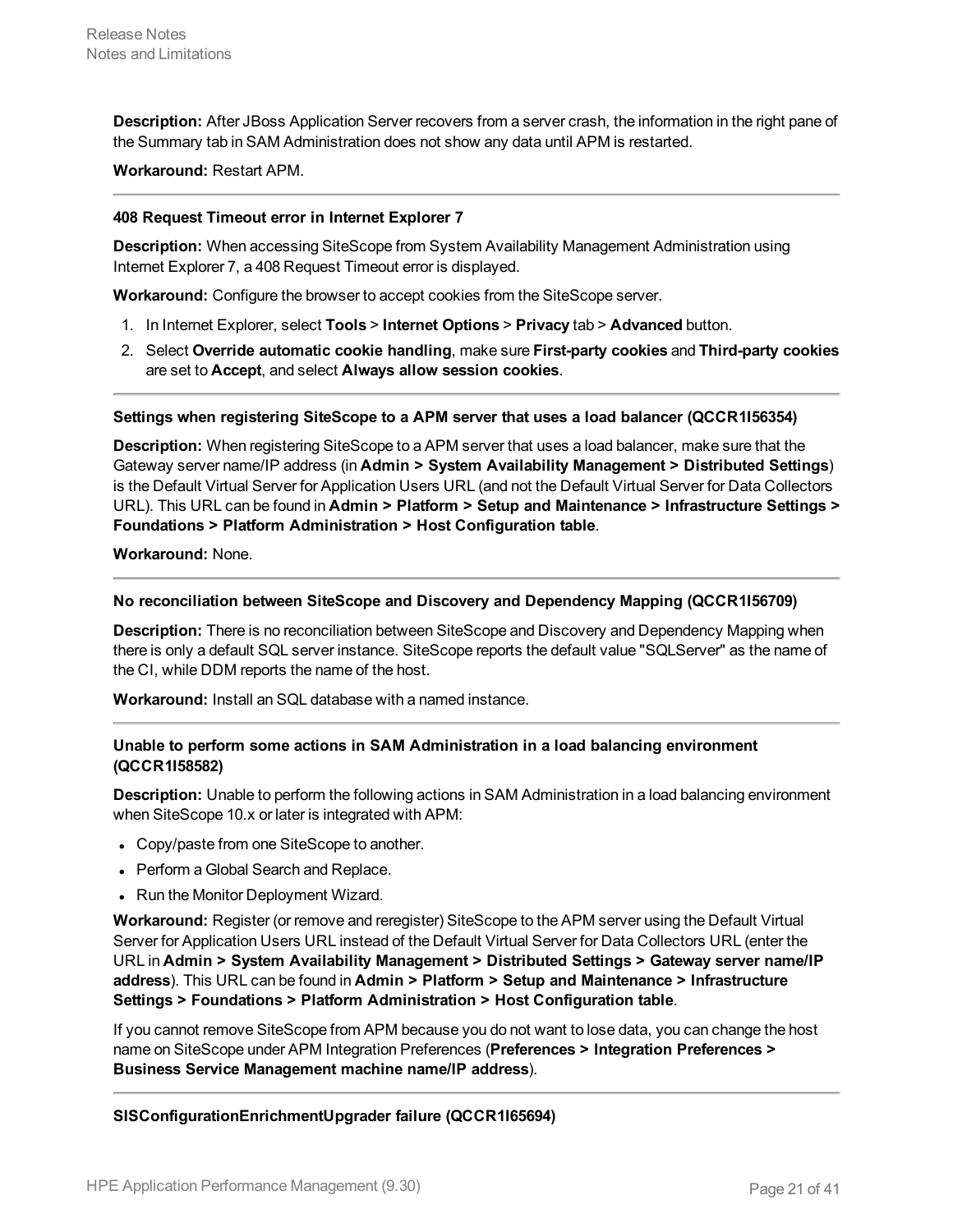**Description:** During APM upgrade, SISConfigurationEnrichmentUpgrader may report FAILED, PARTIALLY FAILED, or NOT REQUIRED status, or the APM content packs may not automatically upload.

**Workaround:** Delete the **blockAutoUpload** file located in the **<APM root directory>\conf\opr\content** folder.

# <span id="page-21-1"></span><span id="page-21-0"></span>Run-time Service Model (RTSM)

## Installation and Upgrade

**It is now possible to manually update the MySQL version on the installed 10.22 Data Flow Probe. This is an optional procedure for customers who prefer to use the latest MySQL version, and is not mandatory for an operational probe.**

To update the MySQL version on the Data Flow Probe:

- 1. Log into the machine where the Data Flow Probe is running.
- 2. Stop the Data Flow Probe (either using a console or the **UCMDB Probe** service).
- 3. Stop the MySQL service by opening the **Services** console and locating the **UCMDB\_Probe\_DB** service.
- 4. Locate the MySQL installation (for example, C:\hp\UCMDB\DataFlowProbe\MySQL).
- 5. Rename the MySQL directory to a different name. This step is for backup purposes only.
- 6. Copy the **MySQL.zip** file containing the new version to the Data Flow Probe machine and extract it under the DataFlowProbe directory so that a new MySQL directory is created under it (for example C:\HP\UCMDB\DataFlowProbe\MySQL directory).
- 7. Edit the **MySQL\my.ini** configuration file to contain the correct paths.

For example, if DataFlowProbe is installed under C:\HP\UCMDB\DataFlowProbe directory, update **my.ini** to contain the following lines:

# The MySQL server

[mysqld]

basedir = "C:/hp/UCMDB/DataFlowProbe//MySQL/"

datadir = "C:/hp/UCMDB/DataFlowProbe//MySQL/data/"

tmpdir = "C:/hp/UCMDB/DataFlowProbe//MySQL/temp/"

- 8. Start the MySQL service.
- 9. Run the **clearProbeData.bat** script (for example C:\HP\UCMDB\DataFlowProbe\tools\clearProbeData.bat).
- 10. Start the Data Flow Probe.

After upgrading a client machine to Java 7 updates 2 or 3, text fields in dialog boxes are not in focus and the user should manually click on the fields to bring them into focus. This limitation can occur when using the Internet Explorer and Firefox browsers; it does not occur when using the Google Chrome browser.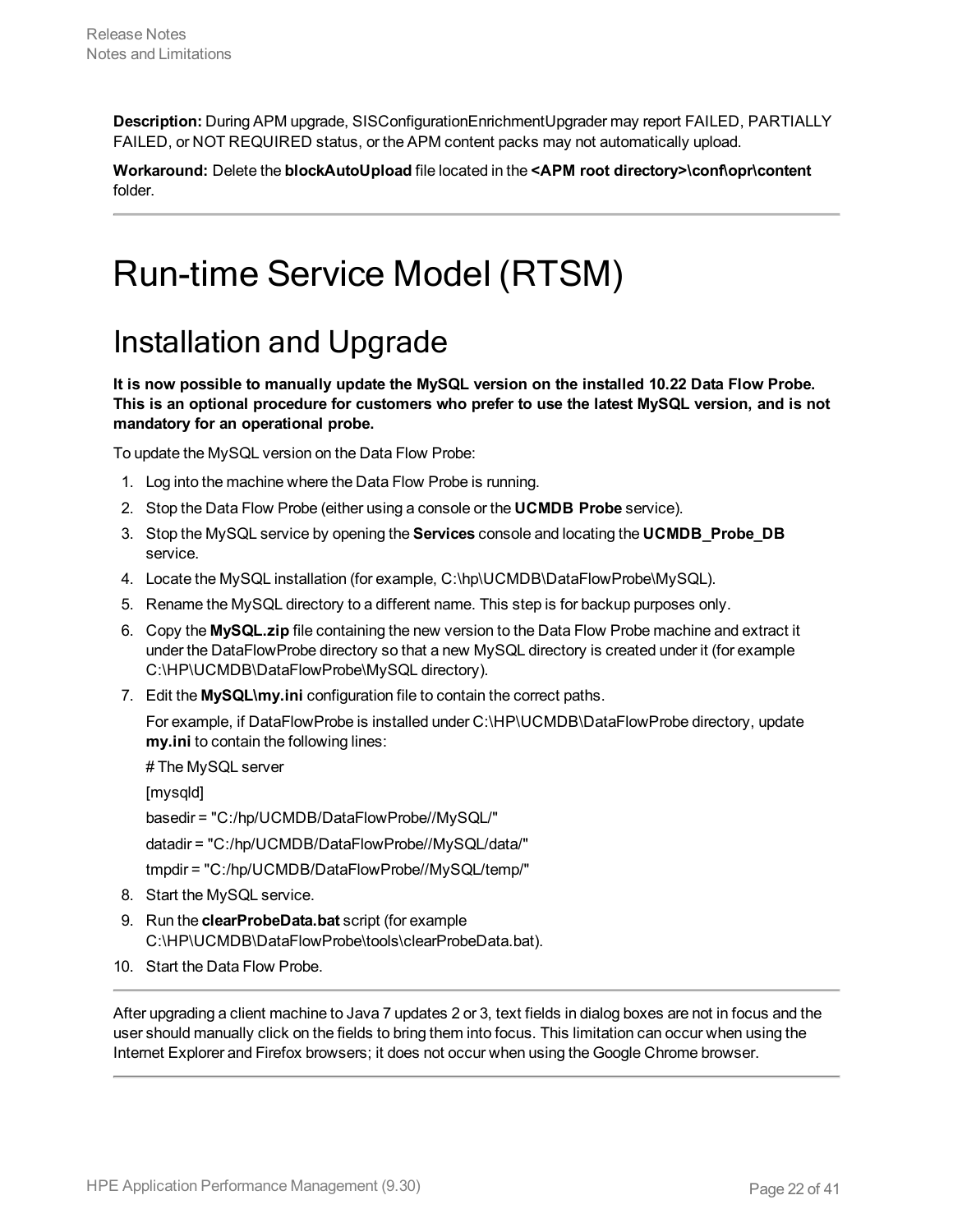When the Data Flow Probe is configured to be installed in separate mode, so that Manager and Gateway processes are running on separate machines, the following additional configuration is required on the Discovery Flow Probe Manager's machine:

- 1. The Probe Manager must have the exact same Probe ID (appilog.collectors.probe.name) as specified during the installation of the Probe Gateway.
- 2. Stop the Manager process (if it is already running).
- 3. Open **<UCMDB installation>\ DataFlowProbe\conf\DiscoveryProbe.properties** and locate the following code:
	- # The Domain name

appilog.collectors.domain = \${DefaultDomain}

4. Change this code to contain the Data Flow Probe's actual domain. For the default domain, DefaultDomain, this code should look as follows:

```
# The Domain name
```
appilog.collectors.domain = DefaultDomain

5. Save DiscoveryProbe.properties and start the Manager process.

After upgrading to the latest APM patch, if a job's time zone setting was other than "Discovery probe time zone", it must be reconfigured to the correct time zone.

When upgrading from previous versions of BSM, if you enabled Update/View permissions in the Data Flow Management modules, but did not enable the Execute permission, you must manually re-enable those modules by selecting the Execute/Update permission for the relevant users. For the Adapter Management, the permission should be set to **Update**.

If integrations are configured under RTSM Integration Studio (for example, topology synchronization integrations between central UCMDB and RTSM), after upgrading, the Data Flow Probe will run population jobs immediately for active integration points, even if the integration is not scheduled. If you do not want the integration to run, disable the integration before running the upgrade from any BSM 9.x version.

## <span id="page-22-0"></span>Application and Modeling

Hidden queries are no longer displayed in Package Manager by default. To display hidden queries in Package Manager, go to User Preferences and change the value of the Show hidden queries in the Modeling Studio user preference to true.

If a TQL query containing a federated history query node fails to calculate when using the Changed during x hours operator, redeploy the CmdbHistoryAdapter located in the **..\<Data Processing Server root directory>\odb\content\adapters** directory.

The APM server may not start up properly when the setting **Max CIs in view supported to rediscover** in the Infrastructure Settings Manager is set to very high values.

When creating a cron expression in the Job Definition Scheduler, the time and date must be in the future. If the current date or a past date is defined, it will cause an error.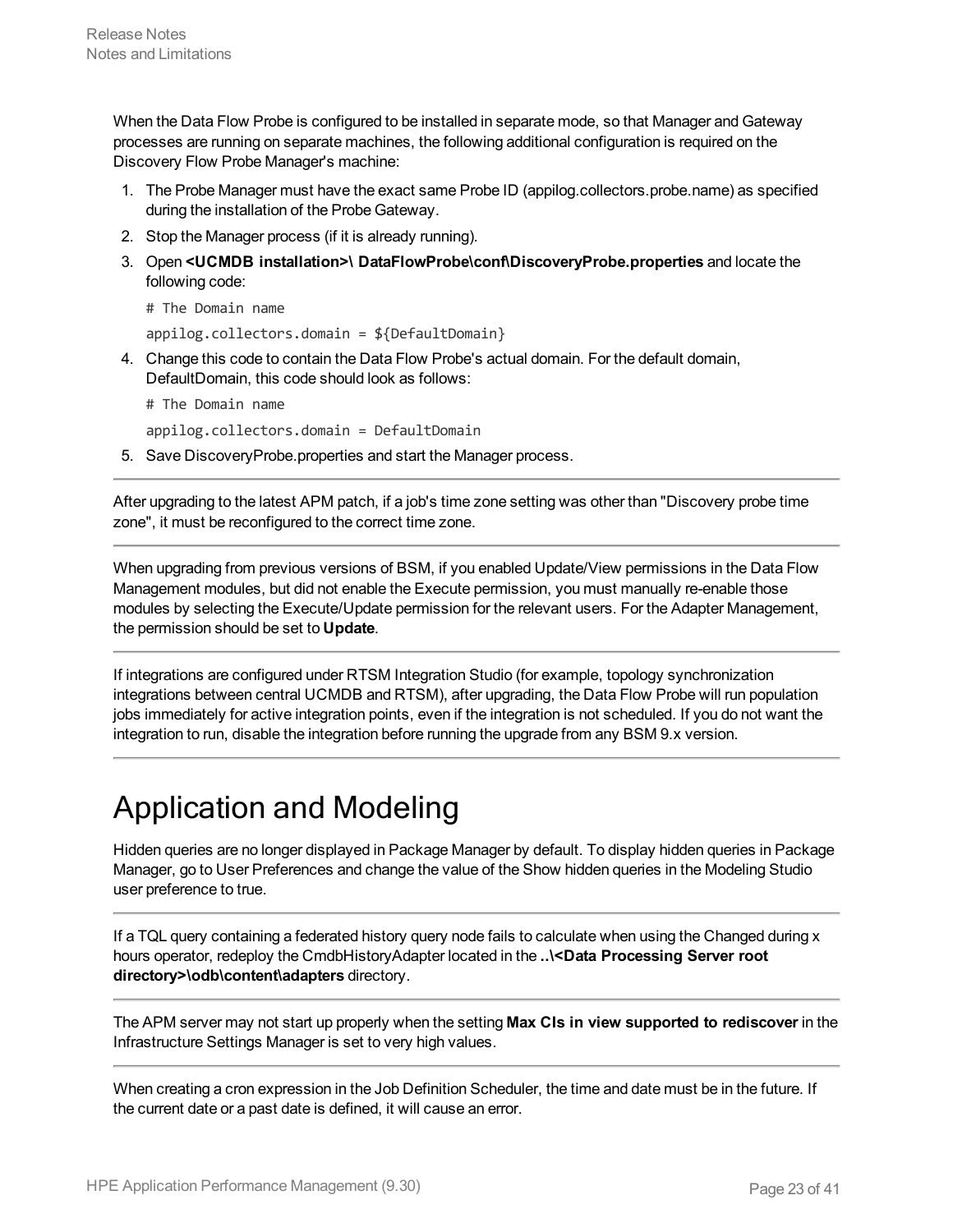When Delete permission is assigned for a CIT, all of its sub-classes can also be deleted.

When Create permission is assigned for a CIT, it can be updated and all of its sub-classes can also be created.

In Enrichment Manager, Impact Analysis Manager, and CIT Manager, when you select several CITs and their connecting relationships and select **Export Map to Image** with the **Selected Object Only** option, the resulting image does not display the relationship names.

It is possible to edit CITs even if they are assigned the READ\_ONLY\_CLASS qualifier.

The Screen Capture tool cannot capture a screen shot when the UCMDB/RTSM browser is running in a multidisplay environment.

The **Clear Filter** button in the Job List dialog box (for scheduled reports and scheduled snapshots) does not work properly.

When creating a new Impact rule in the Impact Analysis Manager, the created Impact rule can be run within the IT Universe Manager even if the **UCMDB** check box on the Impact Rule Groups page of the wizard is not selected.

In IT Universe, if you right-click a Virtual Compound Link from the Get Related pane, the Show Compound Path option is disabled.

The following API has been added to the CI Selector to get the selected CIs' display labels and class names using Javascript:

- String getSelectedCmdbObjectDisplayNames()
- String getSelectedCmdbObjectClassNames()

The new **retrieveAllActiveUsers()** method is now available in the **UCMDB-UI:name=UCMDB Integration** section of the JMX console. This is equivalent to the **getAllActiveUsers()** method that was available in UCMDB version 8.0x.

In the UCMDB\_JavaAPI, in cases where an attribute type was of type **string** or **integer** list, the **Attribute#getDefaultValue()** method, which had returned strings in XML format, now returns a collection of string or integer objects.

There have been some performance improvements in the Generic Database Adapter.

In the **Views** tab in the Security Manager, when Delete permission is set and a view is deleted, the query on which the view depends is also deleted.

When working in multi-customer environment (such as SaaS), you must work with a single database and schema.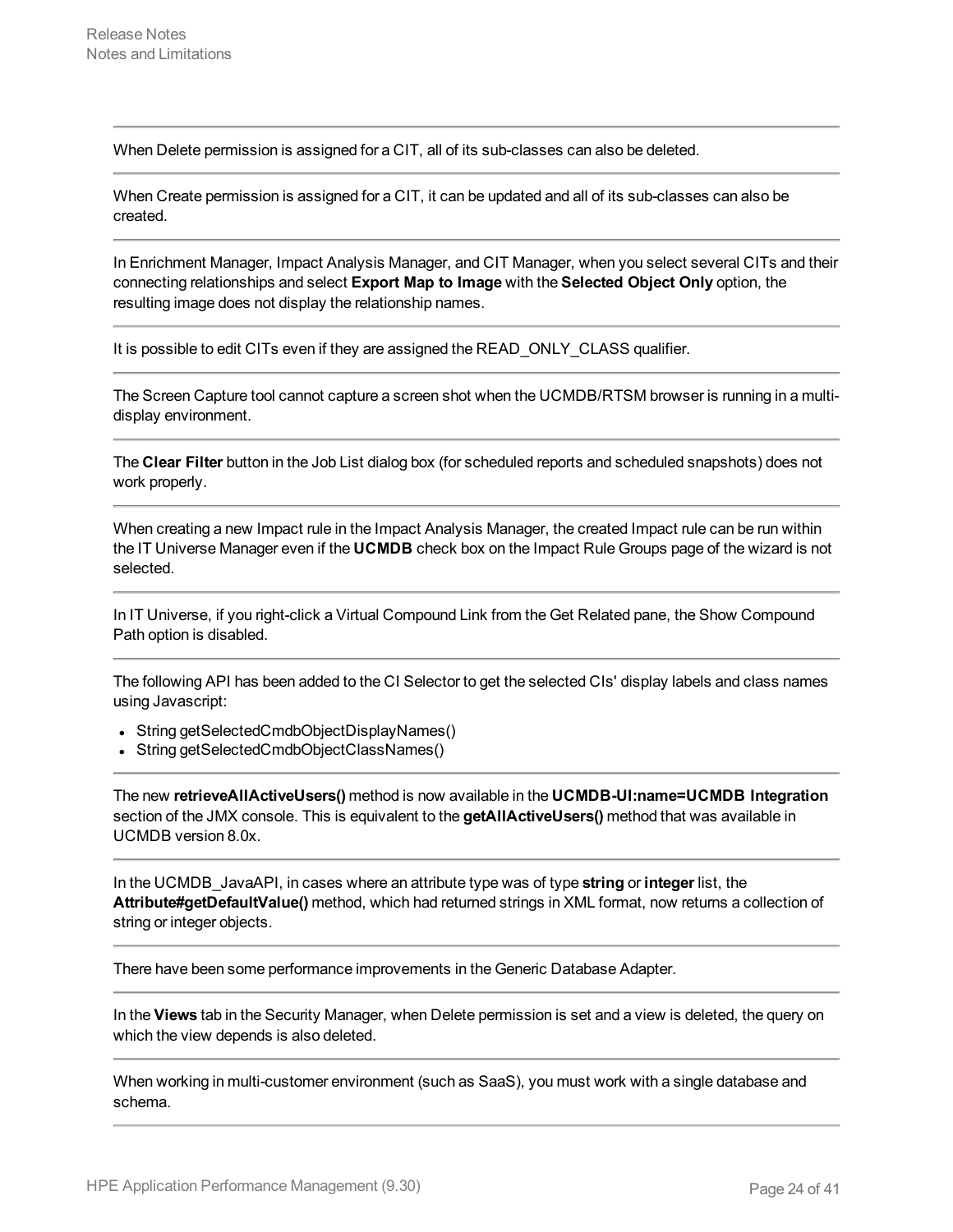In the Modeling Studio, it is not possible to create more than one pattern-based model of the same CI type, based on the same query. When you try to create a new one, it overwrites the existing one.

Deprecated CI types do not appear in strike through font if the font size is less than 14 points.

In the Routing tab in the Layout Properties dialog box, (accessed by selecting **Layout > Layout Properties**), all the options seem to be available, but only some of them are actually used in the layout of the map.

In the Impact Analysis Manager, if an XML file is imported with the same file name as an existing Impact Rule, a confirmation message saying that an Impact Rule of that name already exists is not displayed before replacing the existing Impact rule.

When exporting CI instances found for a selected TQL, you can now manually enter up to 150,000 CIs per page.

If you have **Delete** permissions for views and you delete a view, the TQL query on which the view depends is also deleted.

In the Modeling Studio, no informative error message is displayed when you import an invalid XML file for views or queries.

In Modeling Studio, you cannot change the query type of an Enrichment or Impact Analysis query in the Query Definition Properties dialog box if there are resources that are defined on top of this query.

In the Impact Analysis manager, when you try to save an Impact rule for which you defined a sub-graph, a generic error message appears without giving detailed information regarding the problem.

Printing semi-transparent graphics using the **Run Screen Capture Tool** produces poor quality results.

In the Hierarchical tab in the Layout Properties dialog box, (accessed by selecting **Layout > Layout Properties**), the **Minimum Backward Edges** and **Optimize For Feedback Flow** options do not work properly.

The new viewing system currently does not support displaying view results via the IT Universe Manager that were based on a rule-based template.

When displaying CIT instances with the network port number property, the network port number is displayed with a comma. This comma is irrelevant but is displayed because of the manner in which Java reads the value from the system.

When you search for a string in the Modeling Studio or the Reports module, the Highlight button highlights only the first occurrence of the string that is found.

When a calculated relationship is selected in Enrichment Manager or Impact Analysis Manager, the Qualifier tab in the Relationship Properties dialog box is not functional (the qualifiers selected are not applied to the selected relationship).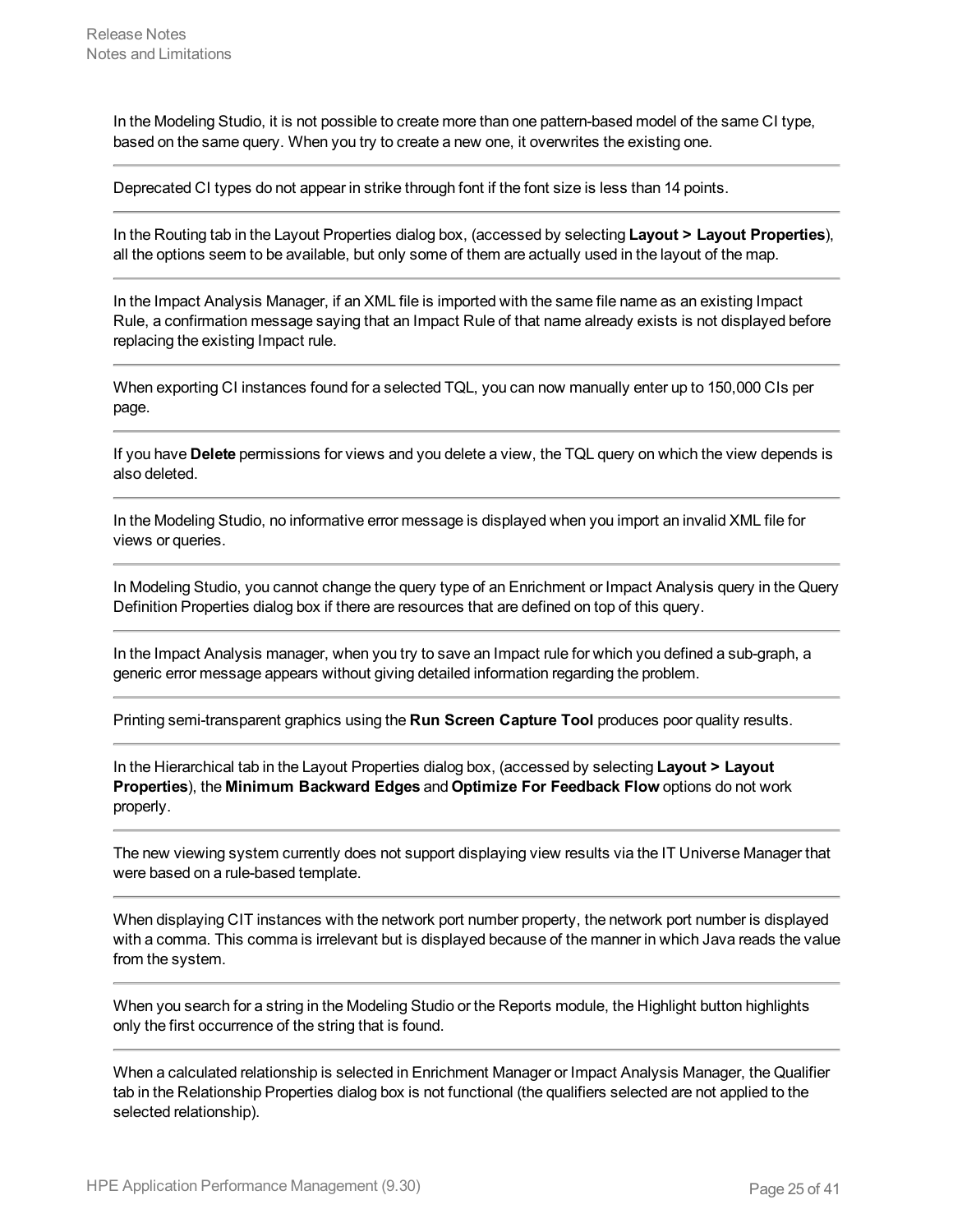When creating a view based on a new TQL query in Modeling Studio, if you add a condition to one of the query nodes and save the view, and then modify the view topology without closing the window, an error is generated. To avoid the error, close the window after adding the condition and saving the view, and then open the view again and make the topology changes.

The Show Element Instances dialog box does not display the External icon for federated CIs.

The Hierarchy Pane of the Pattern View Editor in Modeling Studio does not display the External icon for federated CITs in the TQL query.

When editing an out-of-the-box attribute of type byte, an error is generated. For example, when editing the AttachementContent attribute of an Attachment CI, an error occurs. User-created attributes can be edited safely.

You can set the starting date and time and repeat interval for pattern-based model updates using the Pattern Based Model Scheduler dialog box in the Modeling Studio. Select Daily Pattern Based Model Scheduler Updates to set the repeat interval in hours. Select Advanced Pattern Based Model Scheduler Updates to set the repeat interval using a cron expression.

## <span id="page-25-0"></span>Confidential Manager

If you change the default domain name in RTSM, you must first verify that the Data Flow Probe is not running. After the default domain name is applied, you must execute the **DataFlowProbe\tools\clearProbeData.bat** script on the Data Flow Probe side, and then restart the Data Flow Probe.

**Note:** Execution of the **clearProbeData.bat** script will cause a discovery cycle on the Probe side once the Probe is up.

## <span id="page-25-1"></span>**Discovery**

When setting up the Data Flow Probe, if you import illegal ranges from a CSV file (for example, the start IP is higher than the end IP), no error is displayed, and the range is saved. You must fix the invalid range manually.

**SQL Protocol**: The Encryption Method field enables you to choose SSL support for Oracle connections.

**SNMP Protocol**: The **Privacy Algorithm** now supports both DES and AES algorithms.

If you want to connect a new Data Flow Probe to RTSM with an identifier of a Data Flow Probe that is already defined on a different domain, you must remove the existing Probe from RTSM (from the Data Flow Probe Setup module), prior to installing the new Probe.

To prevent an overload on the Data Flow Probe machine, you can limit the number of remote processes that run simultaneously. Locate the **appilog.agent.local.services.maxRemoteProcesses** parameter in the **DiscoveryProbe.properties** file. The default value is unlimited (**-1**). Change the value to the maximum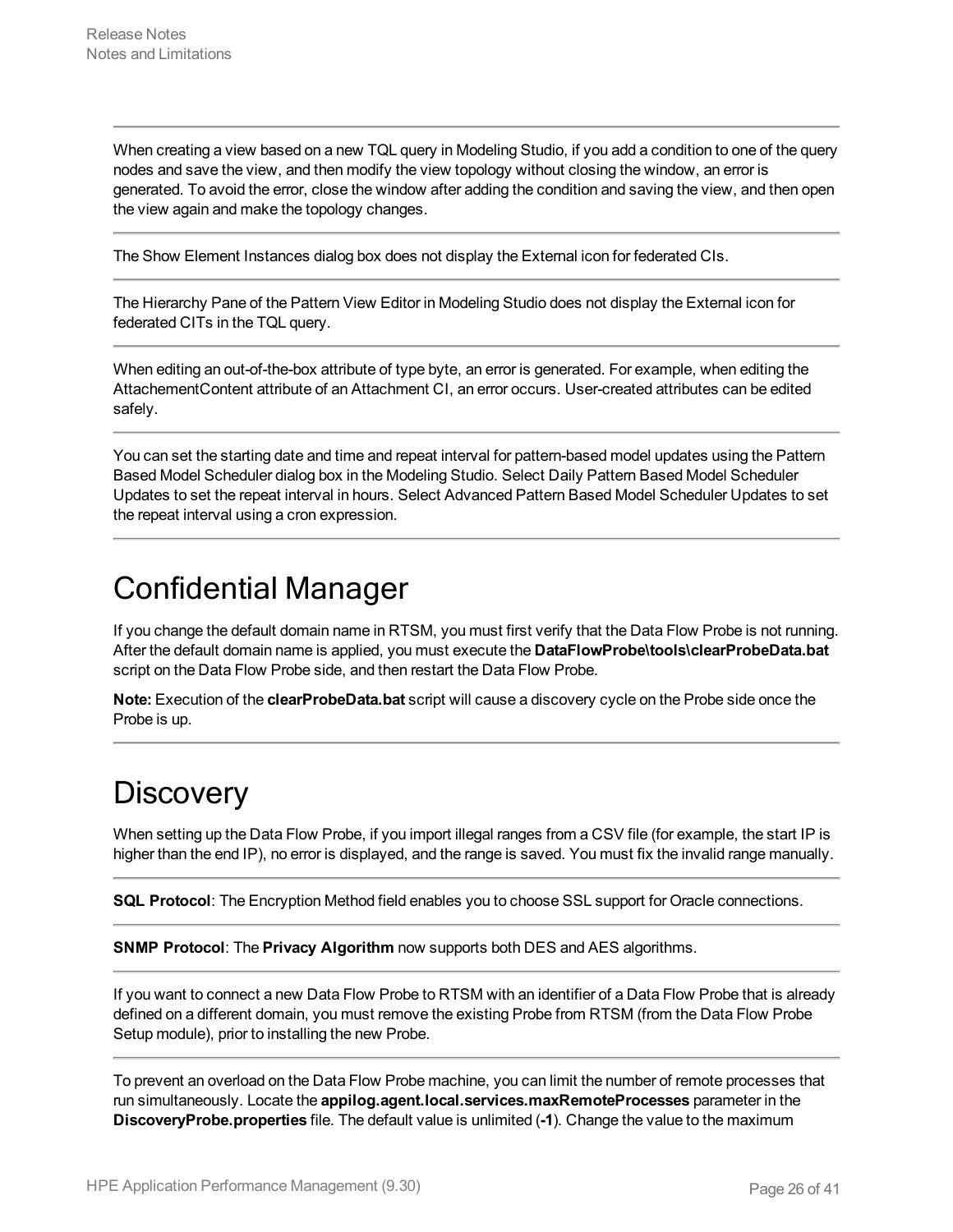number of processes that can be run simultaneously. If you change this value, you must restart the Probe. (This overload can occur when activating certain out-of-the-box jobs that launch a Java process for each destination, for example, J2EE or SAP jobs.)

Downloaded **jar** file resources can cause the Probe to restart before all the other resources of an adapter package have downloaded. To prevent this occurring, the reset time is, by default, **40** minutes. You can change this time:

Access the **appilog.agent.probe.restartProbeAfterJarDownload.interval** parameter in the **DiscoveryProbe.properties** file. The delay until a restart on the first resource download (that is, for a first start or after clearing the Probe data) is 10 milliseconds.

In the Dependency Map, when selecting to show all instances of a selected CI, the instances are not displayed.

When you try to filter triggered CIs by probe in the Discovery Control Panel - Status pane, the triggered CIs are not filtered.

<span id="page-26-0"></span>Discovery job error and warning messages are displayed in the language of your client's operating system, independent of browser language settings.

## Integration

It is now possible to disable the reporting of null values in the GDBA adapter by adding in the adapter's **adapter.conf** file the following setting: **report.null.values=false**.

## **Integration job for syncing (population syncing) between RTSM and CMS is limited to 500,000 CIs and relationships (QCCR1I79192)**

**Description:** The integration job that is defined to sync (population sync) between the RTSM and CMS (or another instance of RTSM) and vice versa, is limited to 500,000 CIs and relationships. This is a limitation of live TQL queries. This limitation applies to all sync jobs that pull data simultaneously from the same CMS/RTSM – they are restricted to a total of 500,000 CIs and relationships.

When syncing data from UCMDB/CMS 10.01 CUP 5 and up to RTSM, it is recommended to use the push sync adapter on the CMS side instead of population. This sync method is limited to 5 million CIs and relationships per sync job.

If you are using data synchronization between APM and the central CMDB or OMI's RTSM with aging enabled in the adapter, if you disable the sync for a time period which exceeds the aging interval, CIs may be deleted by the aging mechanism. As a result, related data and configurations in APM may be lost as well.

**Workaround:** If you plan to stop data synchronization between APM and the central CMDB for a time period which exceeds the aging interval, it is recommended to disable the aging in the adapter. If the aging has been enabled and is changed to be disabled, it is recommended to run full data synchronization before stopping the data synchronization between APM and the central CMDB. (QCCR1H65590)

When running a history-based push job (for changes), you can incorrectly select any integration TQL query, even those that are federated or contain virtual links.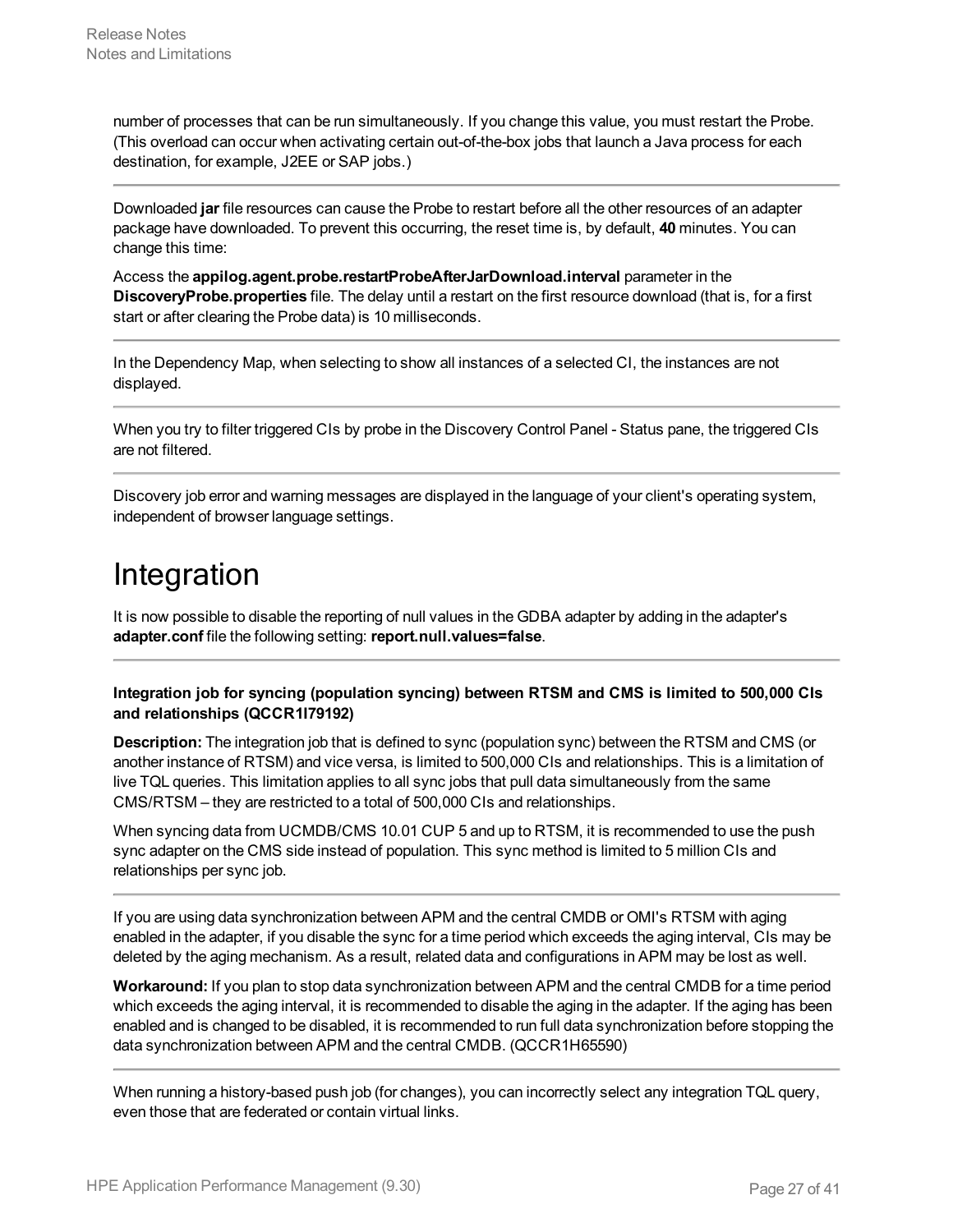If you start a population job (for the first time) on a TQL query that is currently being edited, saving the query may remove its "Active" status and cause the job to fail. If this occurs, running a full population job again will fix the problem.

A population job that uses the UCMDB 9.x adapter to retrieve federated data can retrieve only added or updated CIs, but cannot remove deleted CIs from the CMDB.

The EMC Control Center (ECC) database does not contain WWN (World Wide Name) information for FCHBAs (Fiber Channel Host Bus Adapters) attached to Storage Arrays. Therefore, this discovery populates the WWN attribute of FCHBA CIs with the ECC ID (internal to ECC) of the HBA. The script also populates the **data note** attribute of each such FCHBA CI with a note that ECC does not have WWN info and duplication of this CI is possible.

## <span id="page-27-0"></span>Discovery and Integration Content

For details on the Discovery and Integration Content Pack versions compatible with this version of APM, see the APM System Requirements and Support Matrixes Guide associated with the version of APM you are installing.

Child CIs are no longer included in reconciliation rules when considering identification for Business Applications. An optional identifier based on the ID (App\_ID) can be used to uniquely identify each Business Application CI. Business Applications that are synced from external sources must have a unique name or ID in order to be included during data synchronization. Note that multiple Business Applications with the same name and no ID will not be synchronized.

Additional CI types for which child CIs are no longer included in reconciliation rules are Business Process, Business Service, CI Collection, Business Transaction Flow, and Dynamic Node Group. No optional identifier can be specified for these CI types.

Content Pack Documentation Updates

To read the latest versions of the relevant documents, access the following URLs:

- **.** <http://SERVER\_NAME:PORT/ucmdb-ui>/docs/DDMContent.jsp Discovery and Integration Content Guide
- **.** <http://SERVER\_NAME:PORT/ucmdb-ui>/docs/permissions.jsp the Permissions document
- **<http://SERVER\_NAME:PORT/ucmdb-ui>/docs/readme.jsp** the Release Notes (this file)
- <span id="page-27-1"></span>• <http://SERVER\_NAME:PORT/ucmdb-ui>/docs/whatsnew.jsp – What's New in this release

# RTSM Multilingual Support

Multi-Byte characters do not appear in titles and sub-titles in reports when exporting or previewing as PDF.

For reasons of compatibility, Integration Point names and Data Flow Management job names can include only English letters, numbers, and the underscore character (**\_**).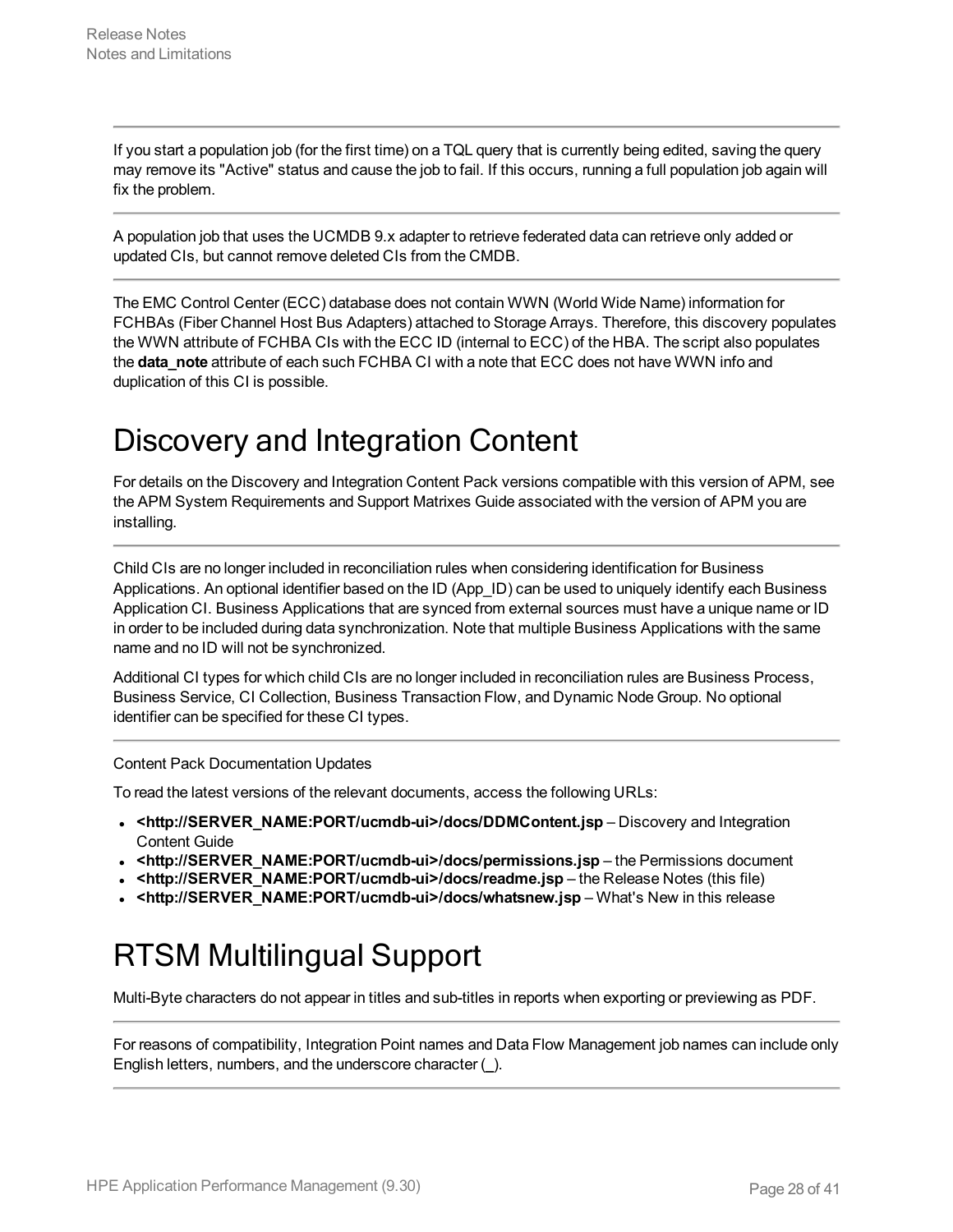Because the maximum string length for many UCMDB parameters is defined and documented in bytes, the real acceptable value length is shorter when multi-byte or language-specific characters are used.

In Enrichment Manager, required attributes in the **Node Definition** dialog box are not marked in bold for the Japanese, Chinese, and Korean versions.

Non-English characters should not be used in paths to different properties or adapter files.

Multi-byte characters should not be used in user passwords.

The action names in scheduled jobs are stored with localized names (according to the locale being used), but those names are displayed with no dependence on locale. Those action names may be user-modified and therefore will be user-specific.

Excel can now open UTF-8 encoded CSV documents correctly.

<span id="page-28-0"></span>HP Universal CMDB/RTSM does not fully support surrogate pairs and combining characters.

# Business Process Monitor (BPM)

### **Performance issues occur when running UFT 12.02 scripts in BPM 9.25 on Windows 7 32 bit (QCCR1I103866)**

**Description:** A decline in BPM machine performance occurs after several hours of running UFT 12.02 scripts on BPM 9.25 on Windows 7 32 bit.

#### **Workaround:**

<span id="page-28-1"></span>Use UFT 12.01 scripts or run BPM on Windows 7 64 bit.

# Documentation

The note about accessing the JMX console from the localhost in the *JMX Console* chapter of the [APM](https://softwaresupport.hpe.com/km/KM02362105) Platform [Administration](https://softwaresupport.hpe.com/km/KM02362105) Guide and the instructions in *How to Enable Accessing JMX Console Remotely* in this chapter only applies to JMX ports other than 8080 (for example, 21212). To secure access to the JMX console through port 8080, see the instructions in *Secure JBOSS Management API (http JMX) on BSM servers* in the *Hardening Workflow* chapter in the APM [Hardening](https://softwaresupport.hpe.com/km/KM02225462) Guide.

The section on **Integrating Multiple CMDBs** in the **RTSM Data Flow Management Guide** does not contain support information for recent BSM releases. For the complete BSM-CMS support matrix, refer to the **BSM System Requirements and Support Matrixes** pdf.

In the BSM Help, the previous and next buttons do not function for the Run-time Service Model (RTSM), Monitoring Automation (MA), User Engagement (UE), or Management Processor (MP) topics.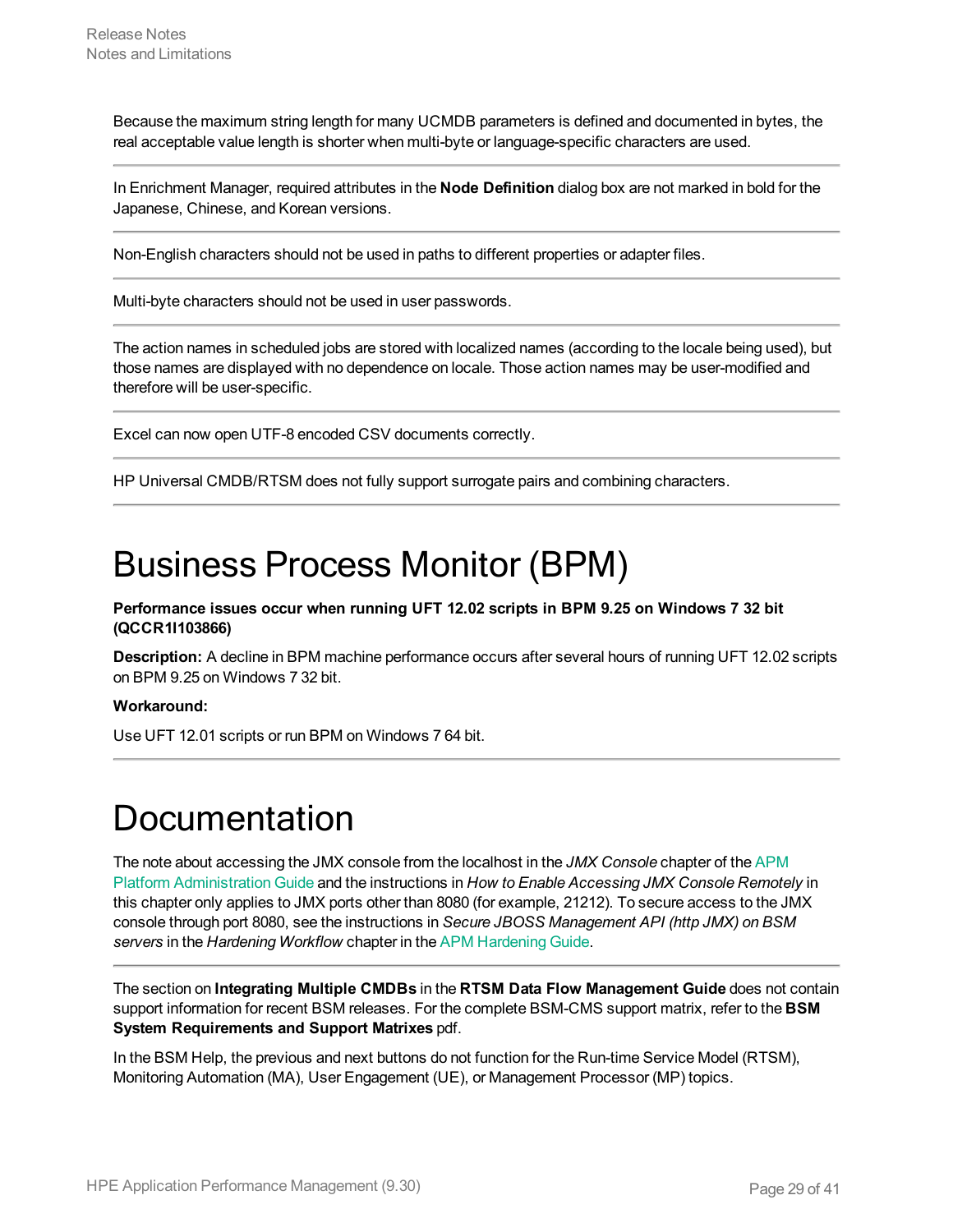# <span id="page-29-0"></span>Multilingual Support

**User cannot change currency symbol in SHA (QCCR1I70497)**

## **Items in component gallery are not translated; Service Health top pane tabs (Page Names) are not localized (QCCR1I69138, QCCR1I45575)**

#### **Unreadable characters in command line interface help (QCCR1A139904)**

**Description:** There is a general problem with printing localized unicode text on the Windows command line. Due to limitations in the default console font and the wrong code page being in place, certain characters do not display correctly.

A detailed description of this problem can be found at :

```
http://illegalargumentexception.blogspot.com/2009/04/i18n-unicode-at-windows-command-
prompt.html#charsets_1252
```
**Workaround:** In the console window on Windows perform the following actions:

- 1. Open the properties of the command window (right-click on the frame and select **Properties**. Switch to the **Font** tab and change the font to **Lucida Console**.
- 2. Click the **OK** button to close the properties dialog box. The new font setting is used for all future command prompts.
- 3. In a command window, enter the following command:

**chcp 1252**

All command line tools should now display with the correct localized text.

#### **Application > Service Health top pane tabs (Page Names) are not localized (QCCR1I45575)**

**The RTSM Class Model does not support multi-byte character sets. All class model items, including CI type, relationship, and attribute names, descriptions, and display labels, cannot contain multibyte characters. (QCCR1I62755)**

## <span id="page-29-1"></span>**Diagnostics**

**Diagnostics - no support for non-English characters in Java and .NET Probes names (QCCR1I57918)**

# <span id="page-29-2"></span>**SiteScope**

**Run results for some monitors are shown according to the server locale or in English, instead of the client locale (QCCR1I30190)**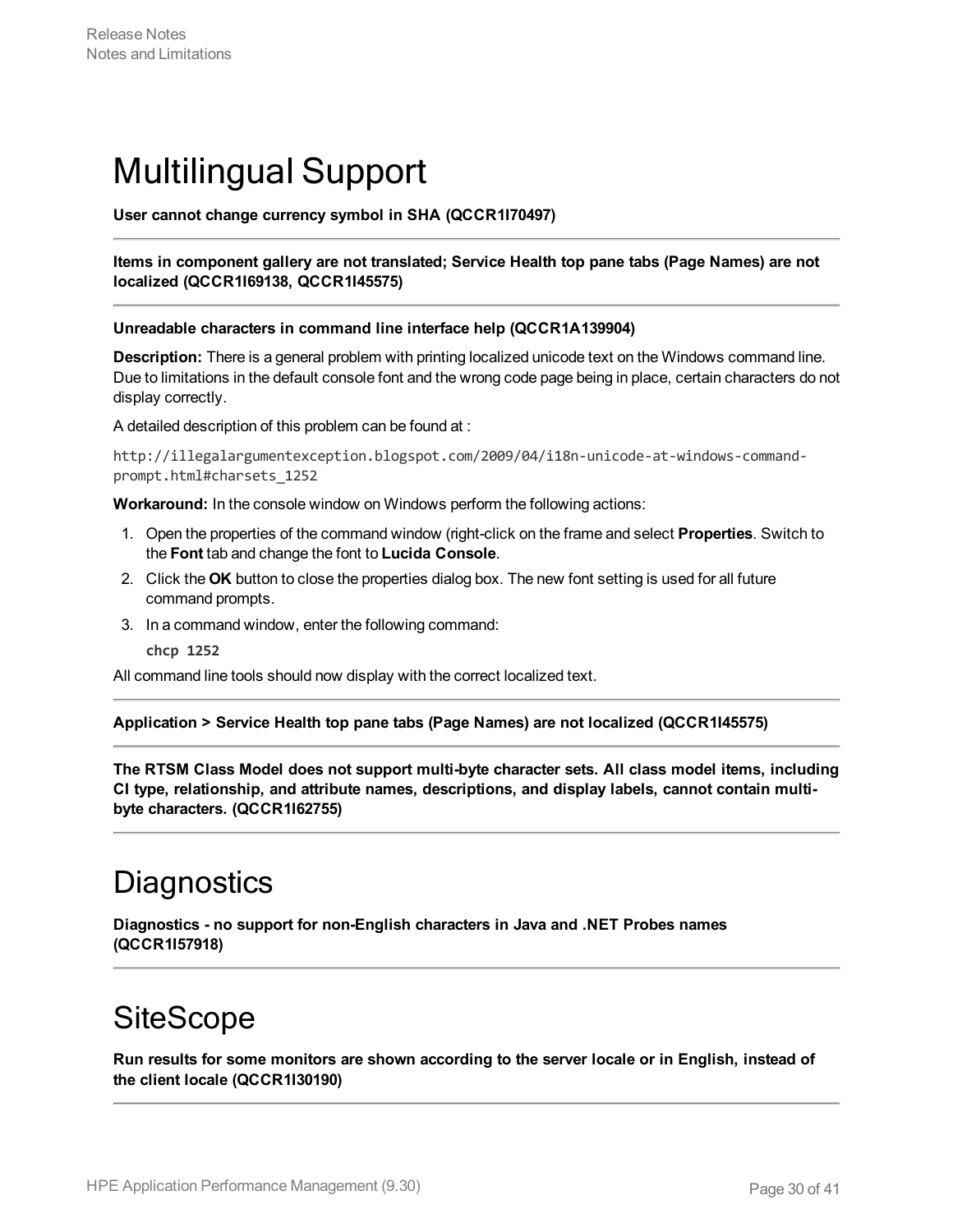**Localized Service names are not readable while trying to add a Service monitor on WMI remote host. Workaround – use NetBios. (QCCR1I30808)**

**When using the Microsoft Windows Resources monitor in a non-English locale, the monitor counters and run status summary are not readable. Workaround: Configure the monitor to use the Direct registry queries collection method. (QCCR1I54985)**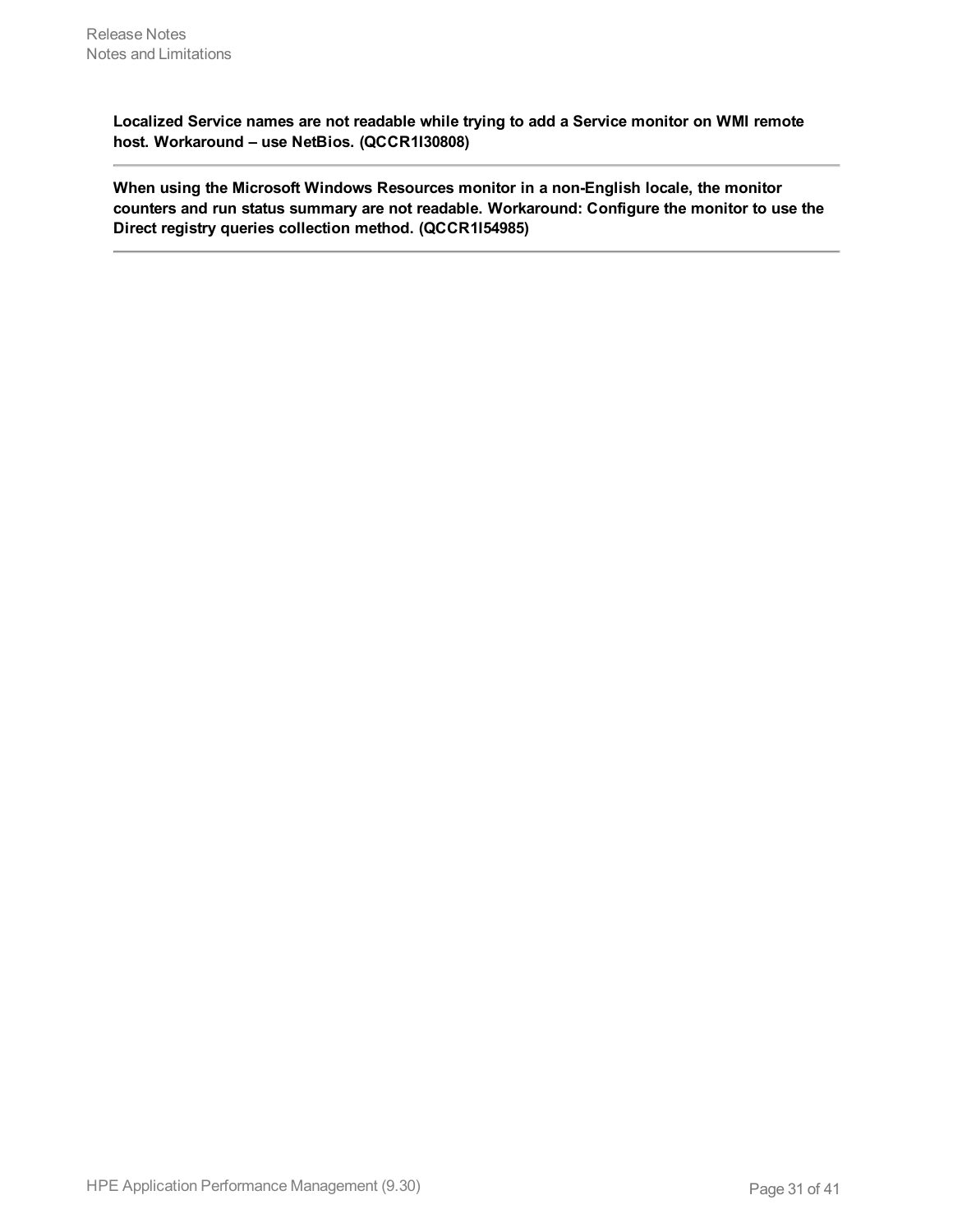# <span id="page-31-0"></span>Fixed Issues

This section lists fixed problems and limitations for APM 9.30 that have been made visible to customers for tracking in the HPE [Software](https://softwaresupport.hpe.com/) Support web site (https://softwaresupport.hpe.com).

For a complete list of the problems and limitations fixed in this release that have been made visible to customers for tracking:

- 1. Navigate to the Self-Solve [Knowledge](https://softwaresupport.hpe.com/group/softwaresupport/search-result?keyword=) Search page, on the HP [Software](https://softwaresupport.hpe.com/) Support web site (https://softwaresupport.hpe.com).
- 2. Select the relevant product, version , and operating system (for example, **Application Performance Management (BAC > 9.30 > Windows**).
- 3. Under Document Type, select **known problems**.
- 4. Click the issue that you want to view (or download). A page containing information about the issue displays.

## **If a running KES assignment becomes invalid and a user fixes it, the assignment is revalidated but remains stopped (QCCR1I61778)**

## **Symptom:**

User creates a KES assignment and goes to Repositories and performs a change that makes the assignment invalid, for example, delete the KPI from Repositories. In the KES UI the user wants to fix the assignment, for example, choose a different KPI. The assignment is valid but now - for some reason - the assignment is stopped.

## **Resolution:**

The bug was fixed so now when we revalidate the assignment and find it INVALID we only set the Valid flag to false and the Running flag is still true. The KES Engine knows to ignore invalid assignments even if they are running.

## **When exporting a custom report in CSV format, the Response Time is not correct. (QCCR1I115508)**

## **Symptom:**

When exporting a custom report in CSV format, the Response Time is not correct.

## **Resolution:**

The Response Time is now correct according to the locale definition.

## **Misleading IndexOutOfBoundsException when a APM service user does not have sufficient permissions to read from the jmxremote.password file (QCCR1I111681)**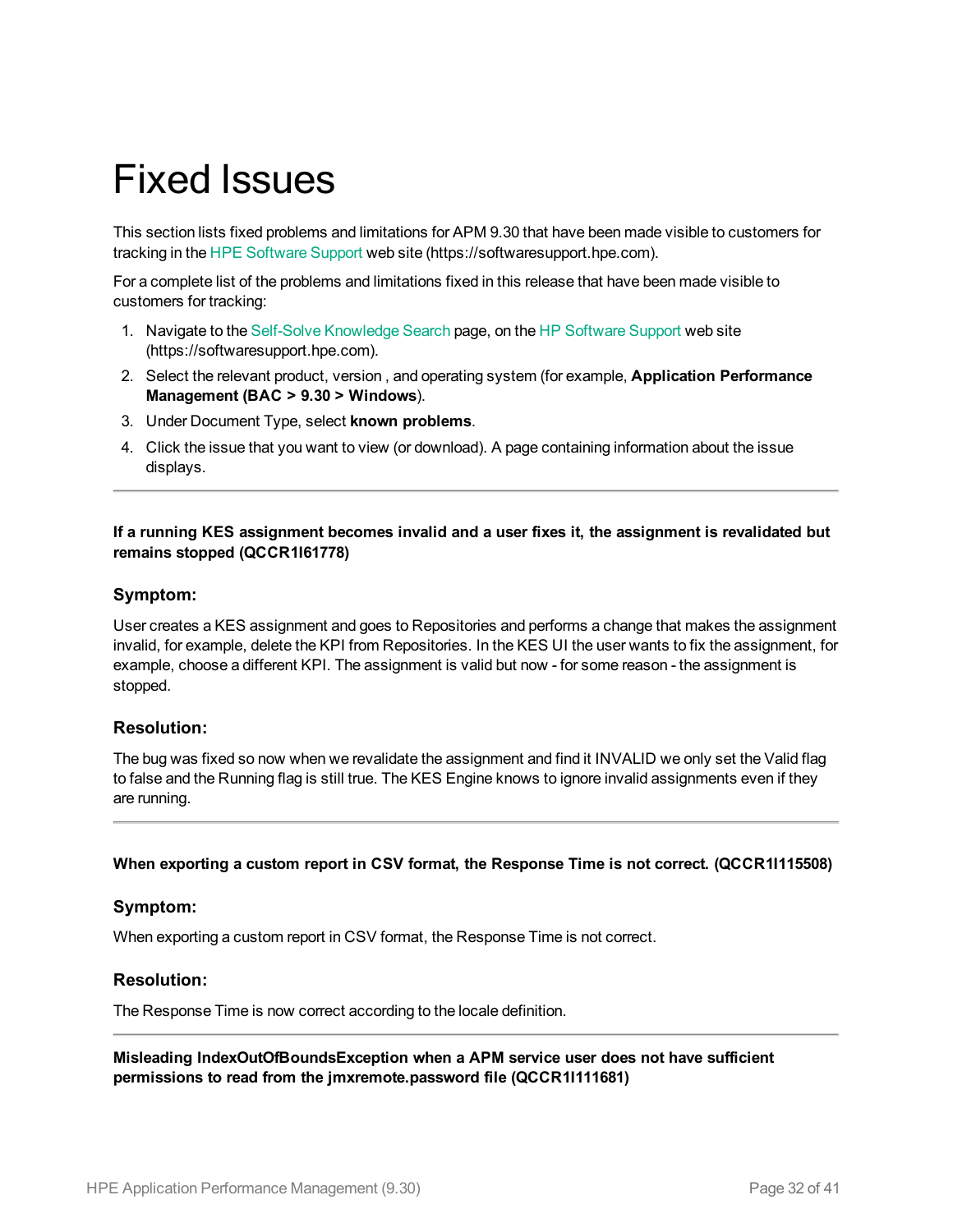## **Symptom:**

Misleading error in logs when a APM service user does not have sufficient permissions to read from the jmxremote.password file.

## **Resolution:**

Now logs show correct error in case of insufficient user permissions. For example: 2016-03-14 17:51:39,397 java.lang.Exception: Failed to get RMI-JMX security credentials from password file "...". Please check if APM service user have sufficient permissions to read from file.

## **"Failed to open single page mode" error when using "Link to This Page" with "Embedded link" checkbox/option selected. (QCCR1I117115)**

## **Symptom:**

"Failed to open single page mode" error when using "Link to This Page" with "Embedded link" checkbox/option selected.

## **Resolution:**

A partial URL was used, which is now fixed.

## **Wrong value in Application Availability and in Application Performance KPIs, when sending a sample with response time = 0.0 (QCCR1I112423)**

## **Symptom:**

Wrong calculation of KPIs based on groovy scripts

## **Resolution:**

Calculations are now correct. Transactions with response time = 0 were not included in the performance calculation.

#### **JBoss does not start when there are two enabled NICs (QCCR1I116285)**

## **Symptom:**

JBoss does not start when there are two enabled NICs.

## **Resolution:**

Problem fixed. JBoss now uses the IP address rather than host name to connect to HornetQ.

## **The rebuild\_fragmented\_indexes.bat rebuilds the same index multiple times (QCCR1I116317)**

## **Symptom:**

The rebuild\_fragmented\_indexes.bat rebuilds the same index multiple times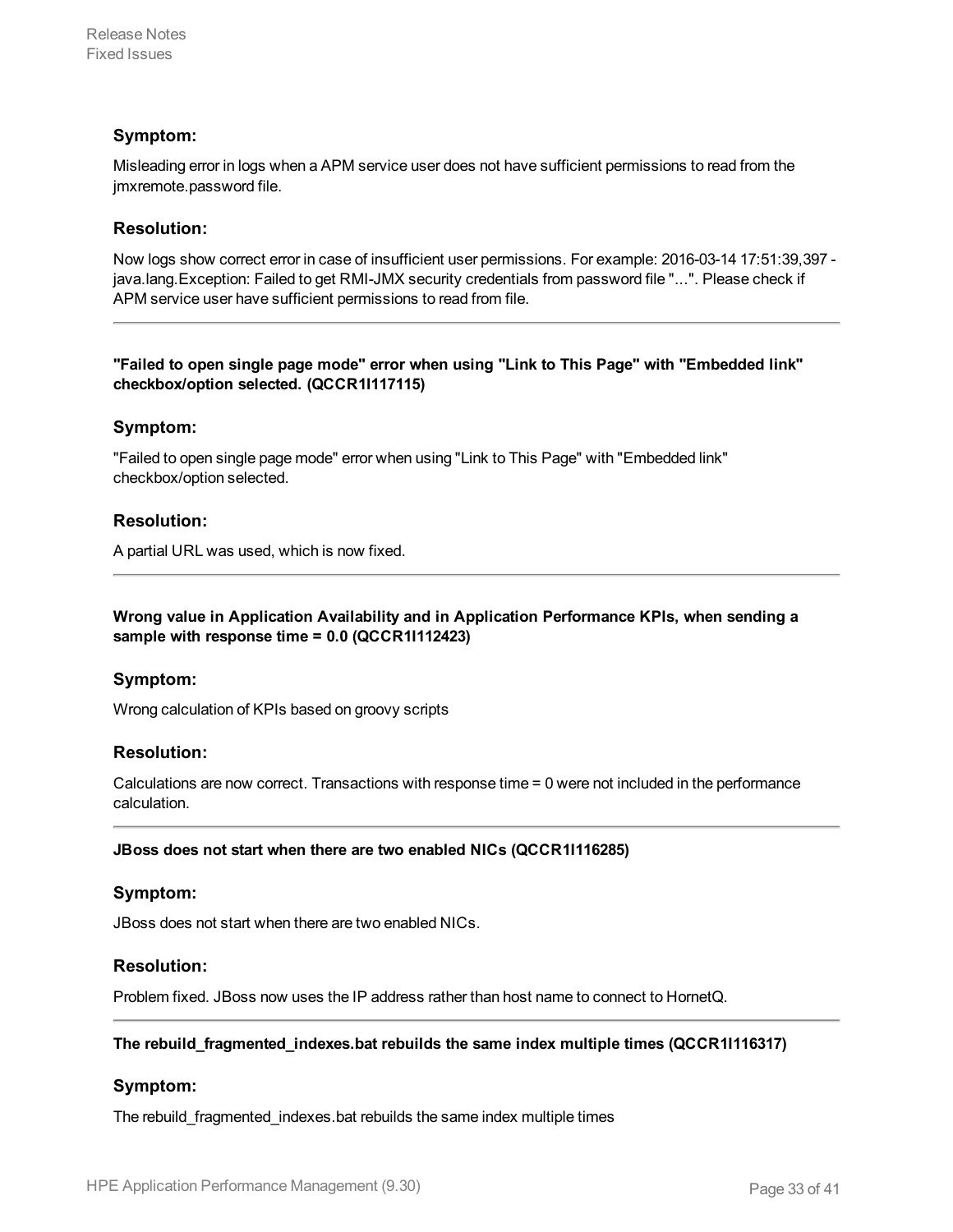## **Resolution:**

Eliminated duplicate rows from rebuild index plan.

### **It is not possible to configure two different Breakdown Calculation Rules (QCCR1I112730)**

## **Symptom:**

It is not possible to configure two different Breakdown Calculation Rules for CIs sharing the same parent. The following error is displayed: "There is a conflict between two breakdown configuration rules. CI xxx has a breakdown configuration calculated with Worst Status while XXX has a breakdown configuration calculated with Best Status...."

## **Resolution:**

It is now possible to configure two different Breakdown Calculation Rules for CIs sharing the same parent.

## **In Infrastructure Settings, create a new setting so that specific groups can be assigned to those LDAP users who are not assigned to any group (QCCR1I92859)**

## **Symptom:**

In Infrastructure Settings, create a new setting so that specific groups can be assigned to those LDAP users who are not assigned to any group.

## **Resolution:**

Created a "Default LDAP Group unique ID" setting in the LDAP Global Configuration part of the Infrastructure Settings. To assign this group to the LDAP users, who are not assigned to any group, do the following: 1. Create/choose a group in BSM. 2. Obtain unique ID of this group in GROUPS\_AUTH table of MNG DB. 3. Select GRP\_GROUP\_ID from GROUPS\_AUTH where GRP\_GROUP\_NAME='group\_name'. 4. Set this value to "Default LDAP Group unique ID" setting. This group will be used for all LDAP domains to move in users which do not belong to any mapped groups in LDAP.

## **APM EUM Alert documents do not clearly specify that EUM Alert messages are delayed for 60 seconds after being triggered and before being further processed (QCCR1I117337)**

## **Symptom:**

APM EUM Alert documents do not clearly specify that EUM Alert messages are delayed for 60 seconds after being triggered and before being further processed and sent to allow dependency calculation.

## **Resolution:**

Added a note to the Application Administration > End User Management > End User Management Alerts Administration > Alerts Dependency chapter that EUM Alert messages are delayed for 60 seconds in order to allow dependency calculation.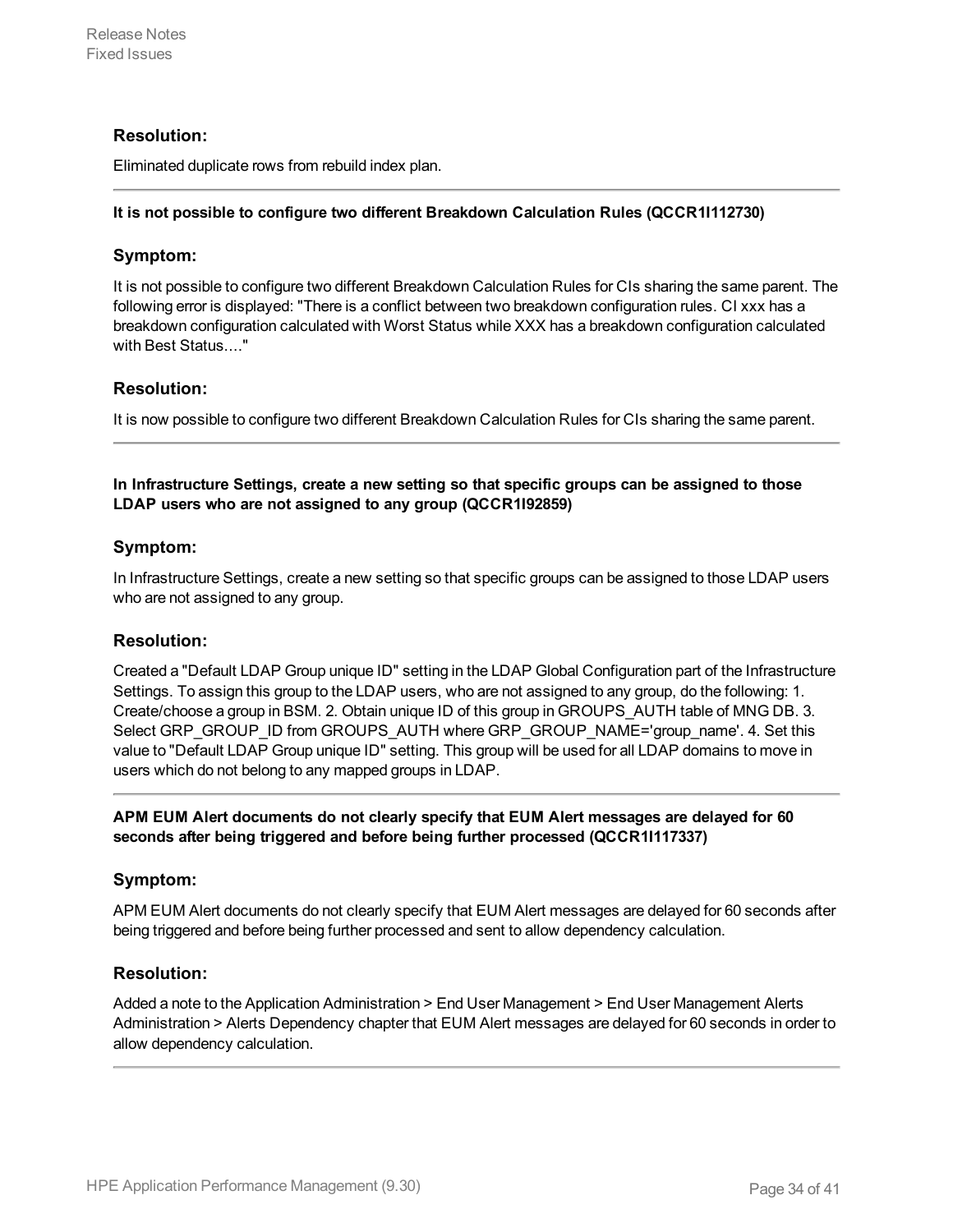## In the EUM Alerts CEM templates, the CI Hint based on BTF ID returns a BTF name for time-based **alerts (QCCR1I114827)**

## **Symptom:**

In the EUM Alerts CEM templates, the CI Hint based on BTF ID returns a BTF name for time-based alerts.

## **Resolution:**

CI Hint based on BTF ID now returns BTF ID for all the trigger types.

## **EUM X out of Y Alert <Data Collector Name> parameter is wrong when alerts triggered from multiple locations (QCCR1I107663)**

## **Symptom:**

EUM X out of Y Alert <Data Collector Name> parameter is wrong when alerts are triggered from multiple locations: the first Data Collector where a failure was registered is returned instead of the last one.

## **Resolution:**

Alert parameters now contain the last data collector where a failure was registered.

**While generating an Alert Log report for an alert name containing a single quote (') character, an error message indicating that the selected alerts list is empty appears (QCCR1I108224)**

#### **Symptom:**

While generating an Alert Log report for an alert name containing a single quote (') character, an error message indicating that the selected alerts list is empty appears.

## **Resolution:**

The single quote (') character is added as a supported character for alert names.

#### **Hierarchy Personalization does not get saved after a user logs out of APM (QCCR1I116153)**

#### **Symptom:**

Hierarchy Personalization does not get saved after a user logs out of APM

#### **Resolution:**

This release fixes the defect by updating the personalization codes.

### **Unable to change the password for the profile database through the APM User Interface (QCCR1I77049)**

## **Symptom:**

Unable to change the password for the profile database through the APM User Interface.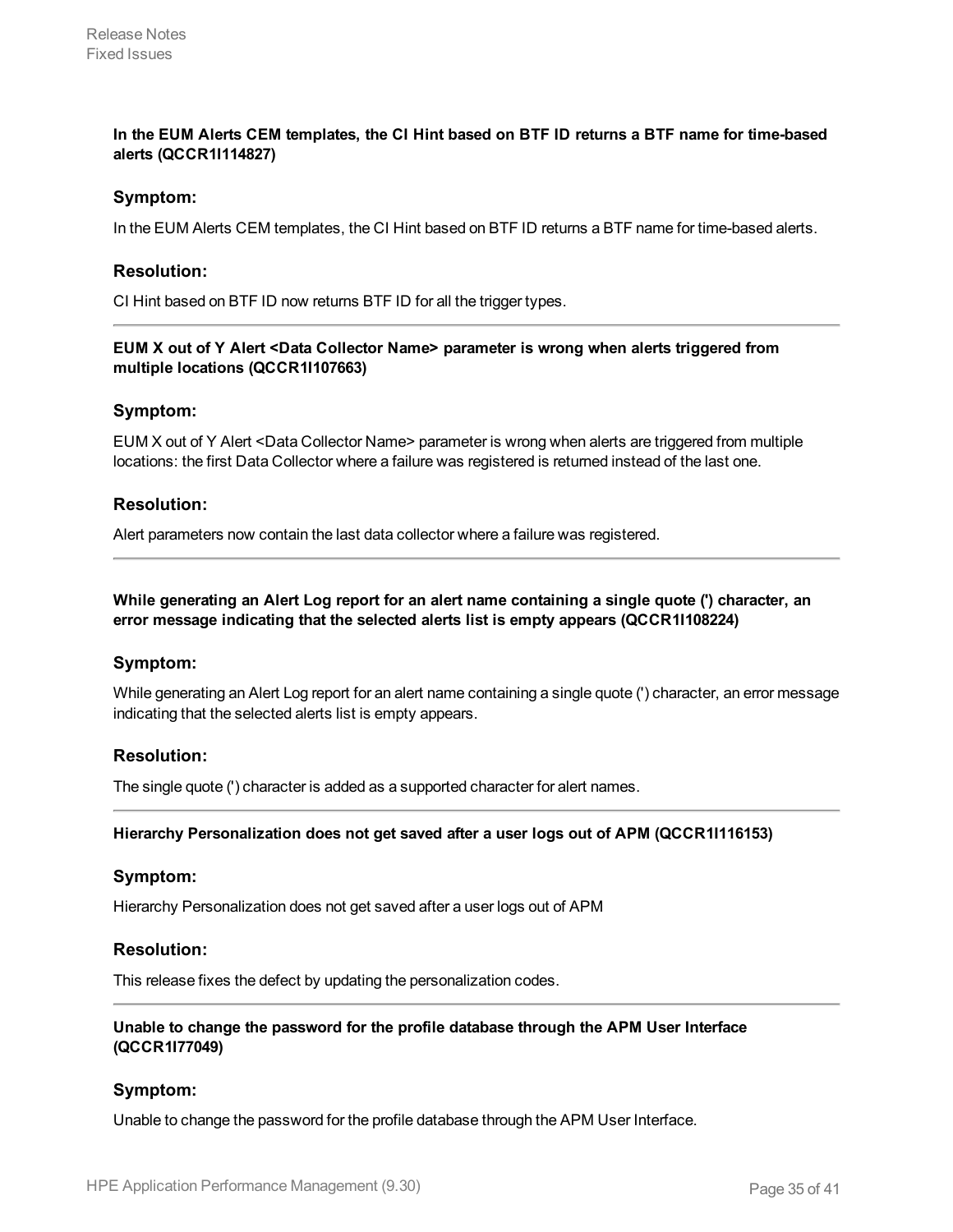## **Resolution:**

Fixed the unexpected behavior in the Database Management tab.

### **Navigation from OMi to APM and then back to OMi caused an Internal Error message to be displayed (QCCR1I114250)**

## **Symptom:**

Navigation from OMi to APM and then back to OMi caused an Internal Error message to be displayed.

#### **Resolution:**

This release fixes the defect that caused the unexpected internal server error message to display.

**On the CI Indicators tab, after removing the "Default Menu" from some CIs, and then switching to another tab, the context menus related to the CIs appear again (QCCR1I85630)**

#### **Symptom:**

As per the KPI Assignment tab, some CIs, like the SiteScope Monitors, have "Default Menu" assigned as part of the default context menus. On the CI Indicators tab, after removing the "Default Menu" from some CIs, and then switching to another tab, the context menus related to the CIs appear again.

#### **Resolution:**

Fixed the unexpected behaviour in the CI Indicators tab.

#### **HornetQ messages accumulate and the events are not processed if the marble supervisor is restarted (QCCR1I117375)**

## **Symptom:**

HornetQ topics ESS Marble Topic 1 and opr store update event topic messages accumulate and the events are not processed if the marble supervisor is restarted.

## **Resolution:**

Fixed HornetQ client's re-connection process.

#### If the email recipient list has an invalid email address, notification emails (reports and alerts) are not **sent even to the valid email addresses (QCCR1I108240)**

## **Symptom:**

If the email recipient list has an invalid email address, notification emails (reports and alerts) are not sent even to the valid email addresses.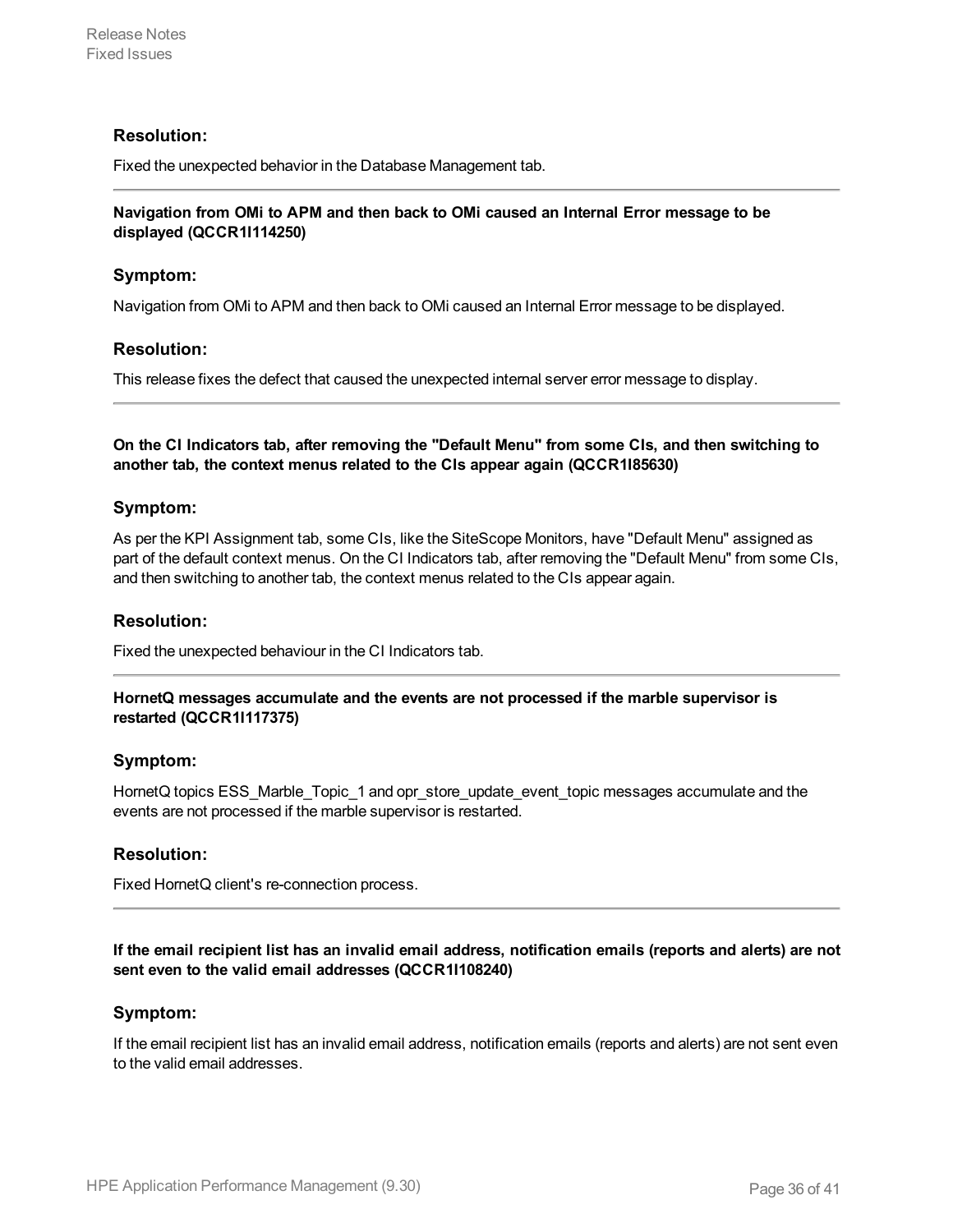## **Resolution:**

Added an ability to re-send notification emails to the valid email addresses.

#### **Internal error if no recipient was defined (QCCR1I113660)**

## **Symptom:**

Internal error if no recipient was defined.

## **Resolution:**

Fixed the internal error if no recipient was defined.

## **In Custom Reports opened with browser configured to use Spanish locale, timestamps are shown in AM/PM format instead of 24h format (QCCR1I66281)**

## **Symptom:**

In Custom Reports opened with browser configured to use Spanish locale, timestamps are shown in AM/PM format instead of 24h format.

### **Resolution:**

Fixed the timestamp format error for browsers configured to use Spanish locale.

#### **Add SSL protocol support for communicating with SMTP servers so that users can use Google Apps as the SMTP server for APM (QCCR1I66212)**

#### **Symptom:**

Add SSL protocol support for communicating with SMTP servers so that users can use Google Apps as the SMTP server for APM.

## **Resolution:**

Added SSL\TLS protocol support.

**Error Log report is not sorted correctly in some cases upon drilldown from Performance Raw Data report (QCCR1I115402)**

## **Symptom:**

After changing the order of time of the Performance Raw Data report and running the Error Log for a second time, the records of the drilldown Error Log reports are not sorted in correct order.

#### **Resolution:**

The defect has been fixed by applying Personalization settings.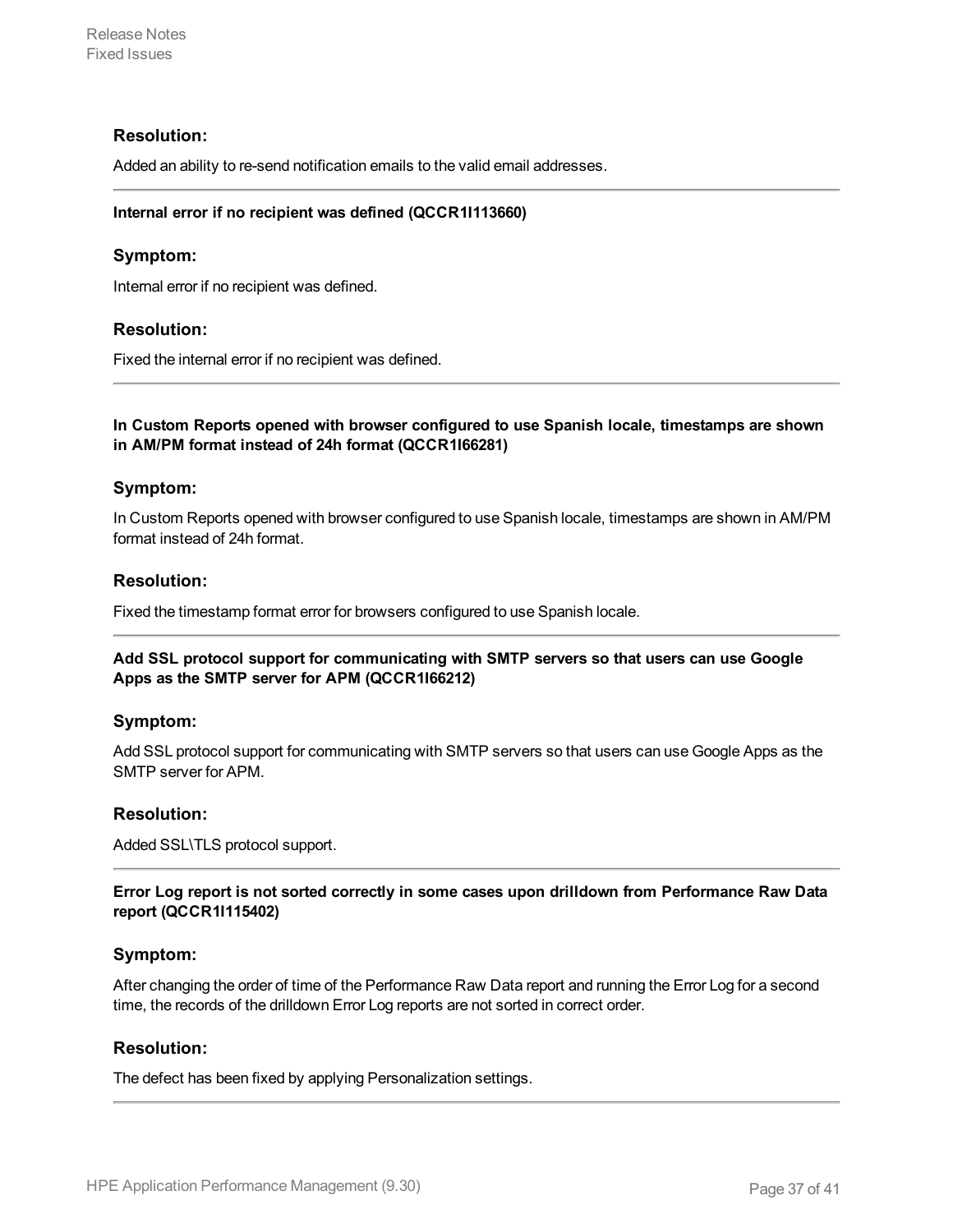## **SysH JMX monitor causes large number of JMS connection WARNINGS to appear in jboss-as server.log resulting in file system flooding (QCCR1I116385)**

## **Symptom:**

SysH JMX monitor causes large number of JMS connection WARNINGS to appear in jboss-as server.log resulting in file system flooding

### **Resolution:**

Now, when System Health BUS monitors are run, all the open connections for all subscribers are properly closed.

#### **On Linux systems, in System Health template, the UNIXNannyProcessRemoteMonAlerted service name "hpbsmd " has blank space at the end (QCCR1I116554)**

## **Symptom:**

On Linux systems, in System Health template, the UNIXNannyProcessRemoteMonAlerted service name "hpbsmd " has blank space at the end. Due to this, the the monitor returns an error.

## **Resolution:**

The blank space at the end of the service name is removed in this release.

#### **System Health reports from Dashboard icon do not work in SSL mode (QCCR1I114692)**

## **Symptom:**

System Health reports from Dashboard icon do not work in SSL mode.

## **Resolution:**

Reports can now be generated in SSL mode through port 8899.

## **In the System Health Guide, add a note about configuring templates.xml in multi-gateway configuration (QCCR1I115619)**

#### **Symptom:**

In the System Health Guide, add a note about configuring templates.xml in multi-gateway configuration.

## **Resolution:**

Added note in the System Health Guide - In a multi-gateway configuration, update the templates.xml file for each gateway server.

**In custom reports, personalizations made to the columns do not get saved when the report is sent according to its schedule (QCCR1I88172)**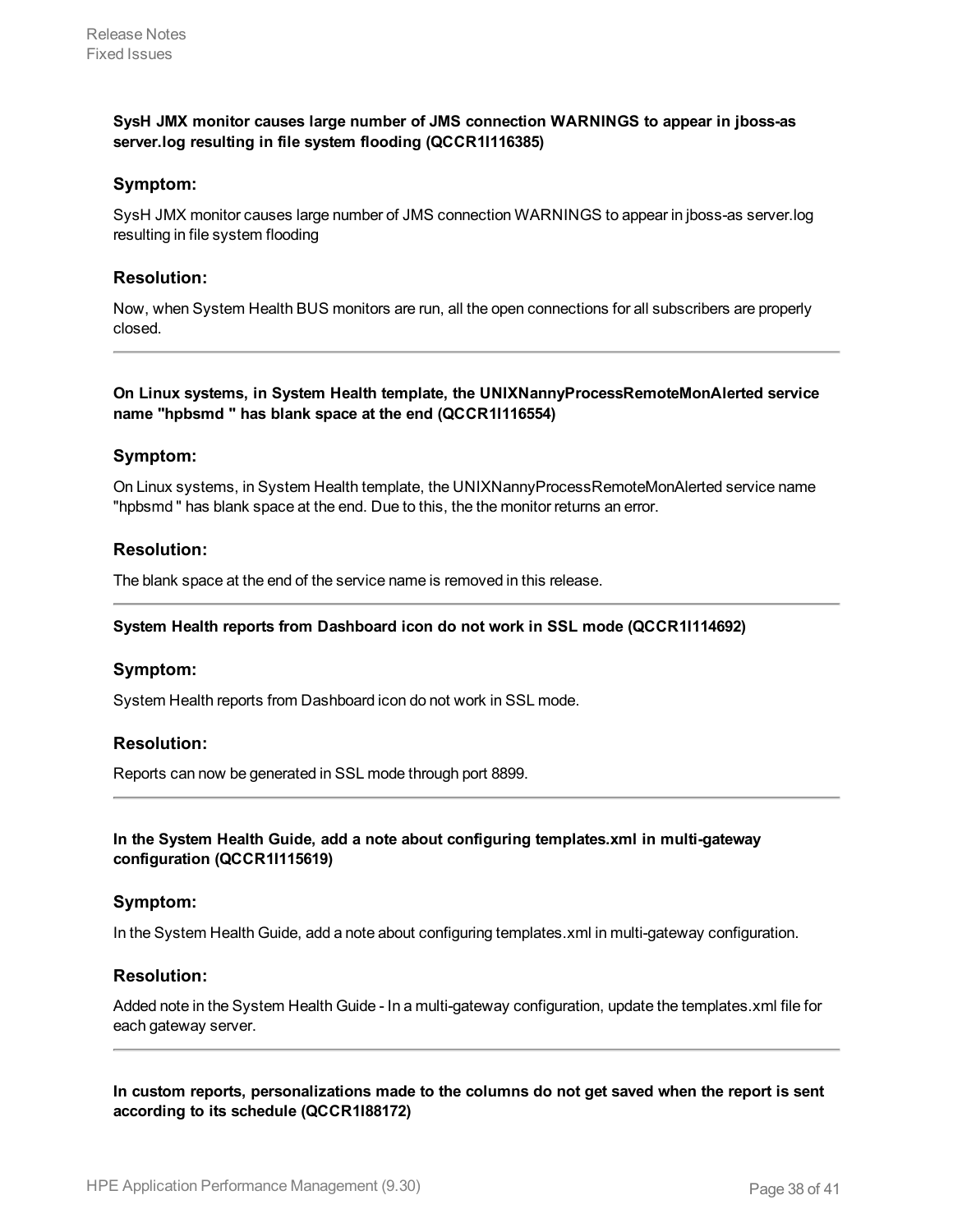## **Symptom:**

In custom reports, personalizations made to the columns do not get saved when the report is sent according to its schedule. This problem is not seen when using "Send email now" option.

## **Resolution:**

Scheduled Reports are now run as admin with personalization of a user that scheduled the report. Scheduled reports run as admin now retain the personalizations settings of the user who scheduled the report.

## **On Firefox browser, Trend Report does not display horizontal scrollbars after Monitor Type selection (QCCR1I115720)**

#### **Symptom:**

On Firefox browser, Trend Report does not display horizontal scrollbars after Monitor Type selection.

#### **Resolution:**

Applied fix to the code to align the column widths with the text widths to avoid usage of scrollbar.

#### **Personalizations made to the columns on user reports do not get saved (QCCR1I88456)**

#### **Symptom:**

Personalizations made to the columns on user reports do not get saved.

#### **Resolution:**

Personalizations made to the columns on user reports are now saved.

#### **Too many decimal places in Service Reports (QCCR1I83895)**

#### **Symptom:**

Too many decimal places in Service Reports.

#### **Resolution:**

Added option under the advanced settings to specify decimal places as needed.

#### **Resize context menu reports popup to eliminate scrollbars (QCCR1I77904)**

#### **Symptom:**

Resize context menu reports popup to eliminate scrollbars.

## **Resolution:**

Resized the reports popup to eliminate scrollbars.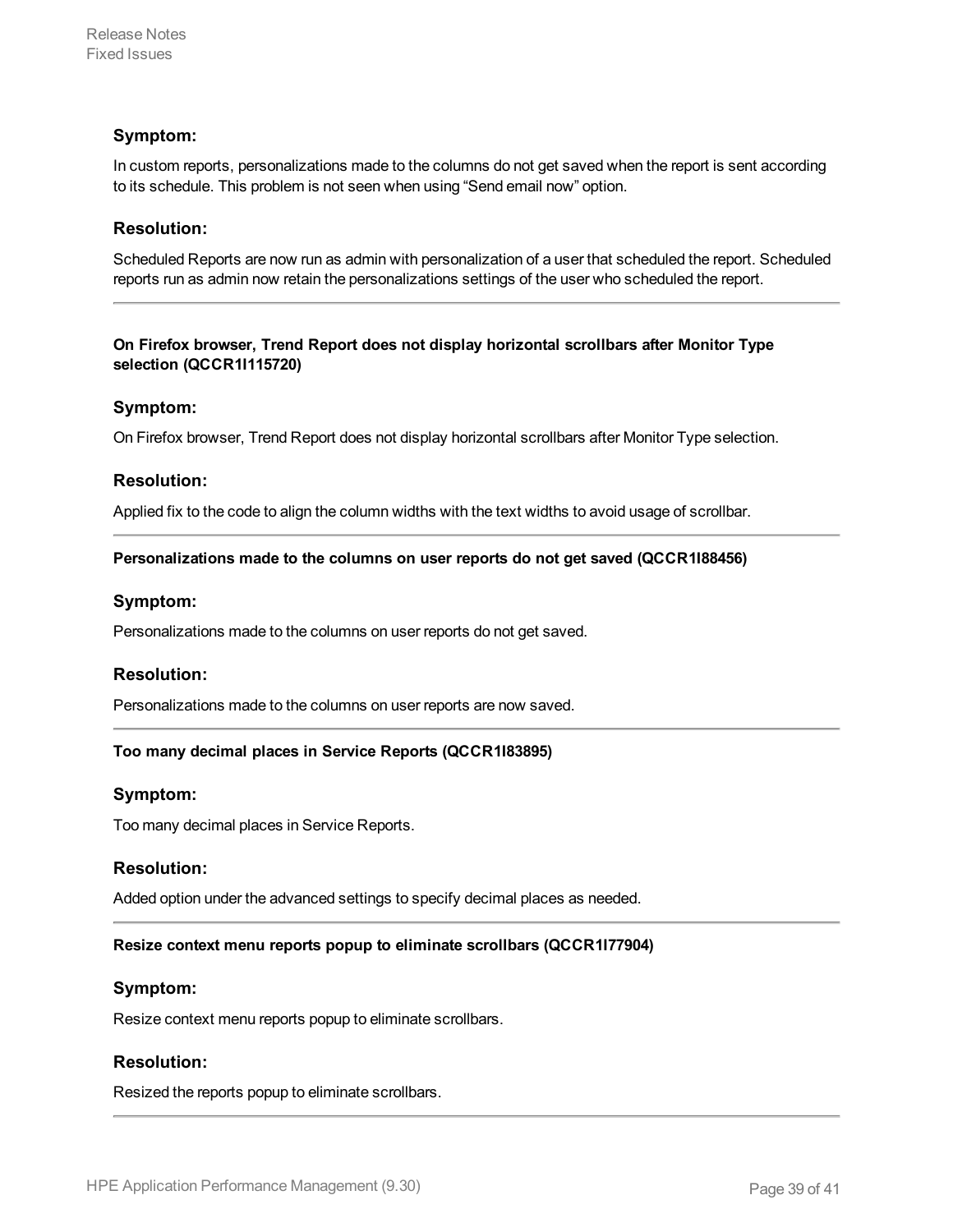## **Transaction names in MyBSM reports are unreadable (QCCR1I116905)**

## **Symptom:**

Need the following functionality for the MyBSM Metrics Over Time component: 1. Ability to adjust the legend position (and if possible, the size), so that it could be placed below the graph. 2. Ability to change the labels of the legend components manually (only the labels in this component, not the actual action/transaction/etc names).

## **Resolution:**

The parameter used to calculate the width is changed.

#### **Hierarchy portlet in MyBSM filters does not allow proper filtering on views (QCCR1I96230)**

## **Symptom:**

Hierarchy portlet in MyBSM filters does not allow proper filtering on views

## **Resolution:**

Views with unsupported number of nodes will now immediately display a warning.

## **Custom image in Service Health is sometimes not available after an image update (QCCR1I114085)**

## **Symptom:**

Custom image in Service Health is sometimes not available after an image update.

## **Resolution:**

Fixed the issue of custom image in Service Health being not available after image update.